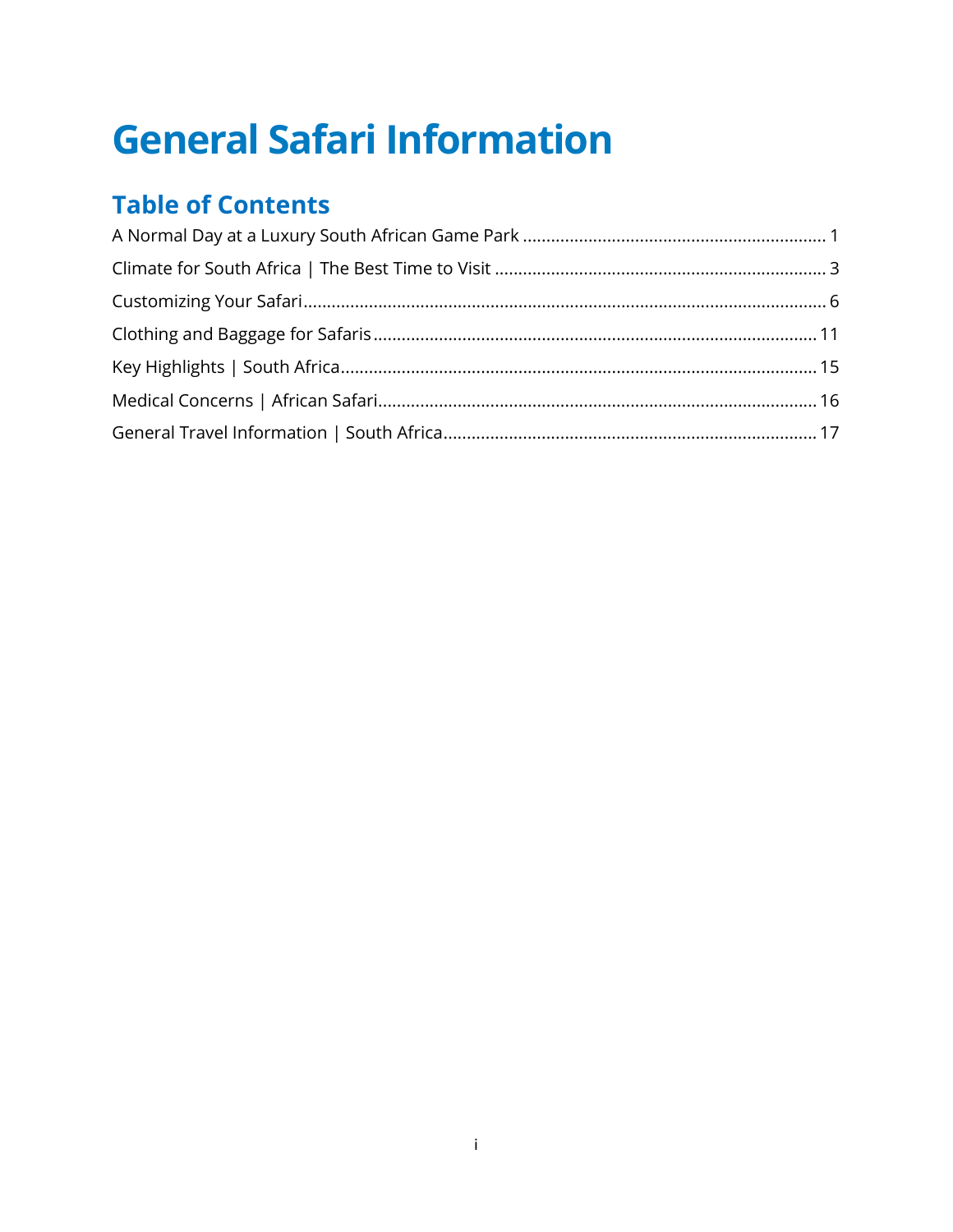## <span id="page-1-0"></span>**A Normal Day at a Luxury South African Game Park**

## **Morning**

At 5:30 to 6.00 am, you will get the wake-up call to get ready for your morning drive. Yes, it is early but the anticipation of seeing the animals makes this easier than you would anticipate. After breakfast, you head out on your morning game drive. The game drives can last for about two to three hours depending on the passengers in the vehicle, what you see and how long you wish to stay out.





## **Lunch and the afternoon**

These are lazy times after lunch with normally a little nap in the afternoon, or a splash in your private splash pool, read a book on your verandah, or a visit to the spa. Perhaps visit a local village or browse in the camp store.

## **Afternoon Tea**

At 4:00 pm, you can meet in the lodge and enjoy an English Tea complete with the necessary snacks before heading out with your guide and jeep companions for the afternoon drive.





## **Dinner**

You can go straight to the bar on your return or if you wish to your room to freshen up. Once ready you call and a guide comes to escort you from your room to the lodge for dinner. Although it is safe to walk around

during the day, the animals are more active at night and they will not allow you walk around after dark without a guide.

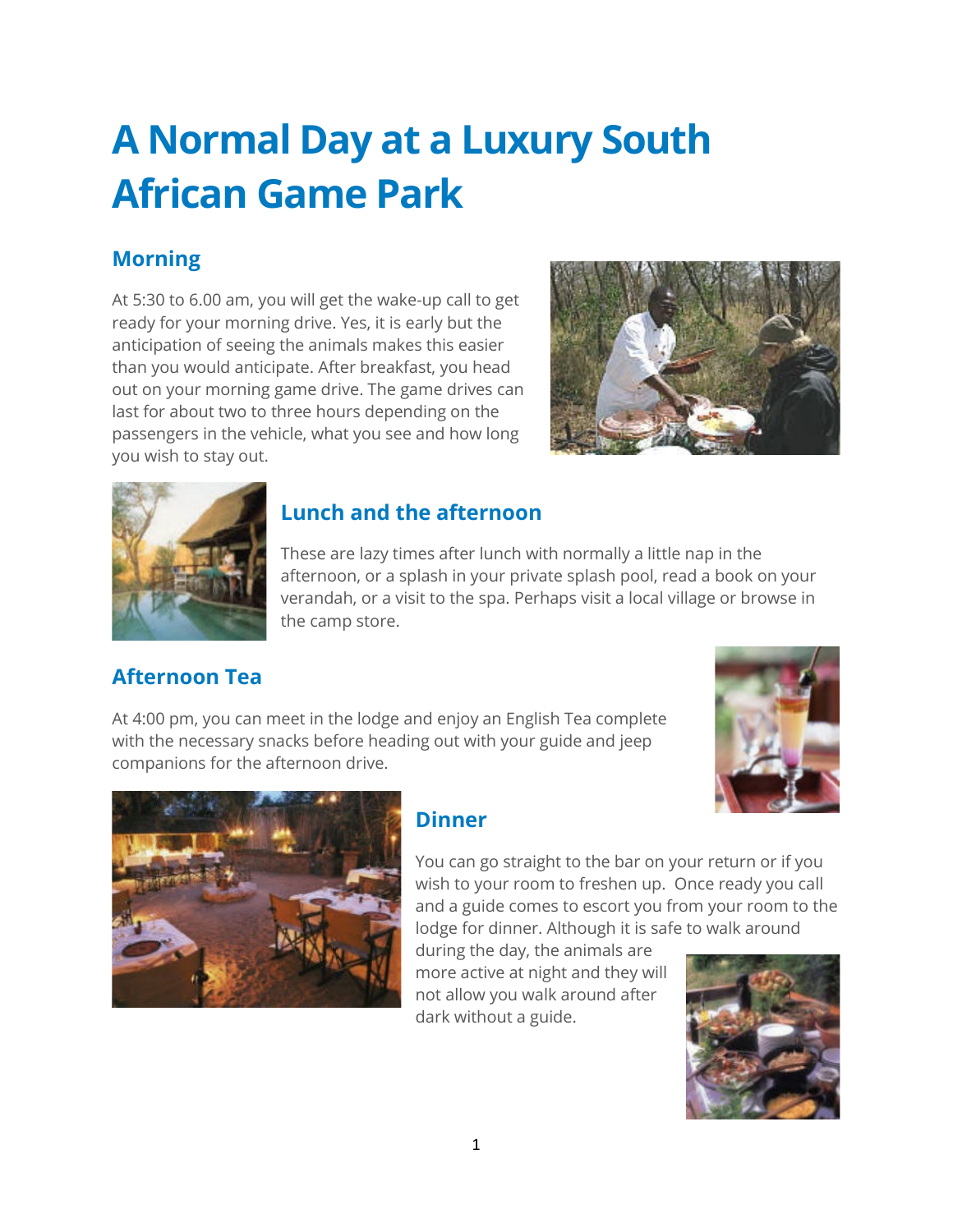Whether a dinner in the restaurant, or under the stars in the BOMA you will be treated to a delectable relaxed dinner before retiring to look forward to the next day's adventures.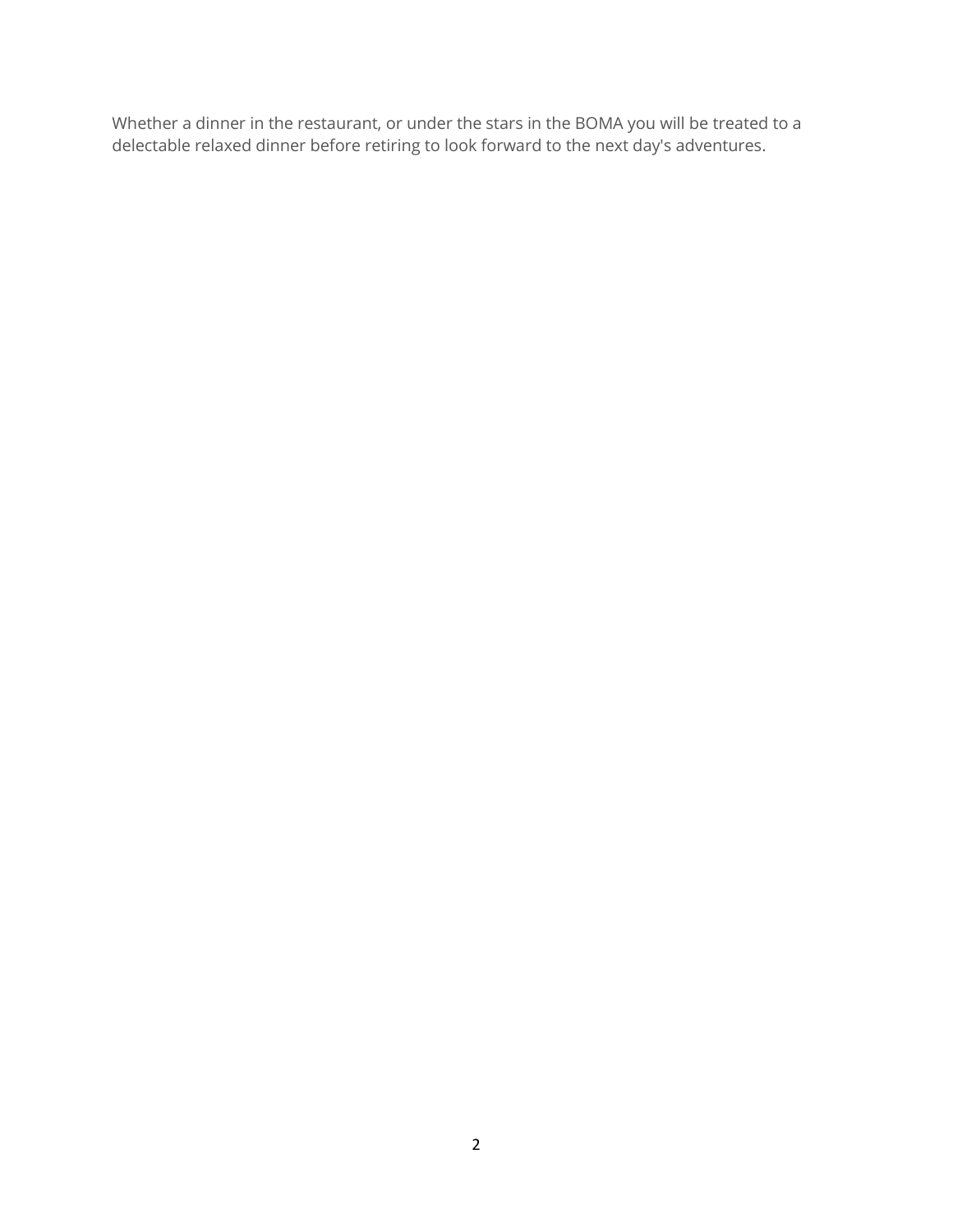## <span id="page-3-0"></span>**Climate for South Africa | The Best Time to Visit**

The climate is mild throughout South Africa. The seasons are reversed from the Northern Hemisphere. It can snow between June and August, in the mountain areas, but there is only one ski facility, which is outside Rhodes in the Eastern Cape.

It generally rains in the afternoon during the austral summer (winter in the northern hemisphere) everywhere in the country, except in the Western Cape Province, where it rains during winter.

Climate as it relates to the Game Parks in South Africa in the interior Kruger Park and surrounding areas

## **April to October**

These are the winter months. This is good for game viewing as the lack of water causes the animals to gather around the remaining water pools making them easier to find. Also, the shorter grass and absence of thick foliage makes the animals easier to spot. This is good time temperature wise as well and of course there is less rain.

## **November to March**

These are the summer months. More rain falls with late afternoon thundershowers. It is hotter in the bush. The bush greens up with bright foliage and lush vegetation. However, this thick bush makes the animals harder to see. This is also the time when antelopes give birth and the tiny babies are wonderful to view.

## **Whale Watching**

The main season for viewing whales is between June and October when they arrive to breed and calve in the bays providing some of the best whale watching in the world.

## **September thru April**

This is the best to time to visit Cape Town. During the rest of the year, it is usually quite cool, often with rain/wind/fog conditions (too cold to lie on the beach). In the coastal belt of the Easter Cape (including the Cape Peninsula and Garden Route), summer days are dry and sunny with most of the rain falling in winter.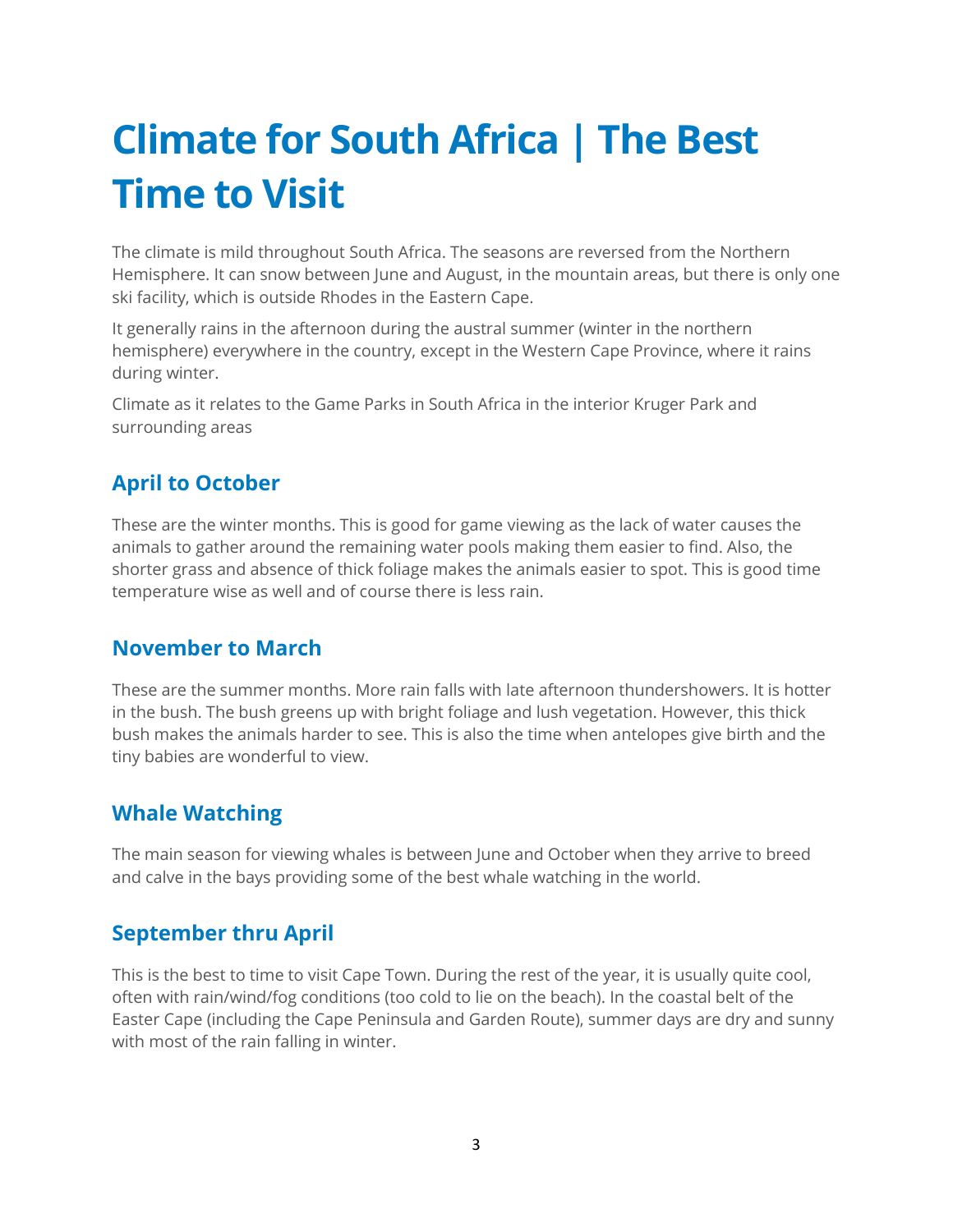Johannesburg at 5700 feet above sea level can be quite cool in the winter. Coats are needed for Johannesburg, as well as for other high elevations. Sweaters are advisable for evenings everywhere else (windbreakers for evening game-reserve drives in the winter).

The following are average rainfall amounts and temperatures:

### **CAPE TOWN**

| <b>Month</b>    | Precipitation    | <b>Temperature</b> | <b>Temperature</b> |
|-----------------|------------------|--------------------|--------------------|
|                 | (inches)         | (degrees F)        | (degrees F)        |
|                 |                  | LOW                | <b>HIGH</b>        |
| JANUARY         | 0.6              | 60                 | 78                 |
| <b>FEBRUARY</b> | 0.3              | 60                 | 79                 |
| <b>MARCH</b>    | 0.7              | 58                 | 77                 |
| APRIL           | 1.9              | 53                 | 72                 |
| <b>MAY</b>      | 3.1              | 49                 | 67                 |
| JUNE            | 3.3 <sub>2</sub> | 46                 | 65                 |
| JULY            | 3.5              | 45                 | 63                 |
| <b>AUGUST</b>   | 2.6              | 46                 | 64                 |
| SEPTEMBER       | 1.7              | 49                 | 65                 |
| <b>OCTOBER</b>  | 1.2              | 52                 | 70                 |
| <b>NOVEMBER</b> | 0.7              | 55                 | 73                 |
| <b>DECEMBER</b> | 0.04             | 58                 | 76                 |

### **JOHANNESBURG**

| <b>Month</b>     | Precipitation | <b>Temperature</b> | <b>Temperature</b> |
|------------------|---------------|--------------------|--------------------|
|                  | (inches)      | (degrees F)        | (degrees F)        |
|                  |               | LOW                | <b>HIGH</b>        |
| JANUARY          | 4.5           | 58                 | 78                 |
| <b>FEBRUARY</b>  | 4.3           | 58                 | 77                 |
| <b>MARCH</b>     | 3.5           | 55                 | 75                 |
| APRIL            | 1.5           | 50                 | 72                 |
| MAY              |               | 43                 | 66                 |
| JUNE             | 0.3           | 39                 | 62                 |
| JULY             | 0.3           | 39                 | 63                 |
| <b>AUGUST</b>    | 0.3           | 43                 | 68                 |
| <b>SEPTEMBER</b> | 0.9           | 48                 | 73                 |
| <b>OCTOBER</b>   | 2.2           | 53                 | 77                 |
| <b>NOVEMBER</b>  | 4.2           | 55                 | 77                 |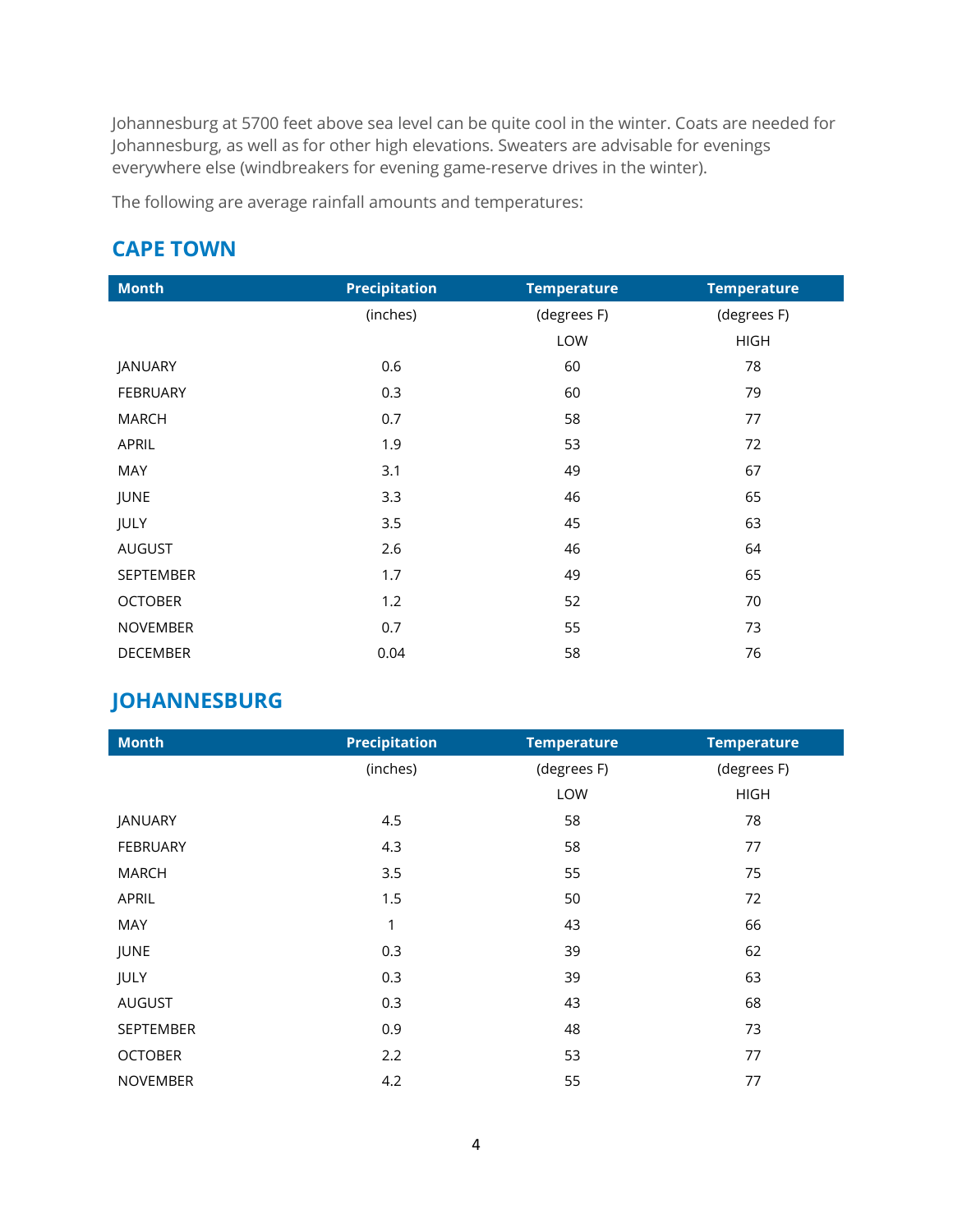## **DURBAN**

| <b>Month</b>     | Precipitation | <b>Temperature</b> | <b>Temperature</b> |
|------------------|---------------|--------------------|--------------------|
|                  | (inches)      | (degrees F)        | (degrees F)        |
|                  |               | <b>I OW</b>        | <b>HIGH</b>        |
| JANUARY          | 4.3           | 69                 | 81                 |
| <b>FEBRUARY</b>  | 4.8           | 69                 | 81                 |
| MARCH            | 5.1           | 68                 | 80                 |
| APRIL            | ς             | 64                 | 78                 |
| MAY              |               | 57                 | 75                 |
| JUNE             | 1.3           | 53                 | 73                 |
| JULY             |               | 52                 | 72                 |
| AUGUST           | 1.5           | 55                 | 72                 |
| <b>SEPTEMBER</b> | 2.8           | 59                 | 73                 |
| <b>OCTOBER</b>   | 4.3           | 62                 | 75                 |
| <b>NOVEMBER</b>  | 4.8           | 65                 | 77                 |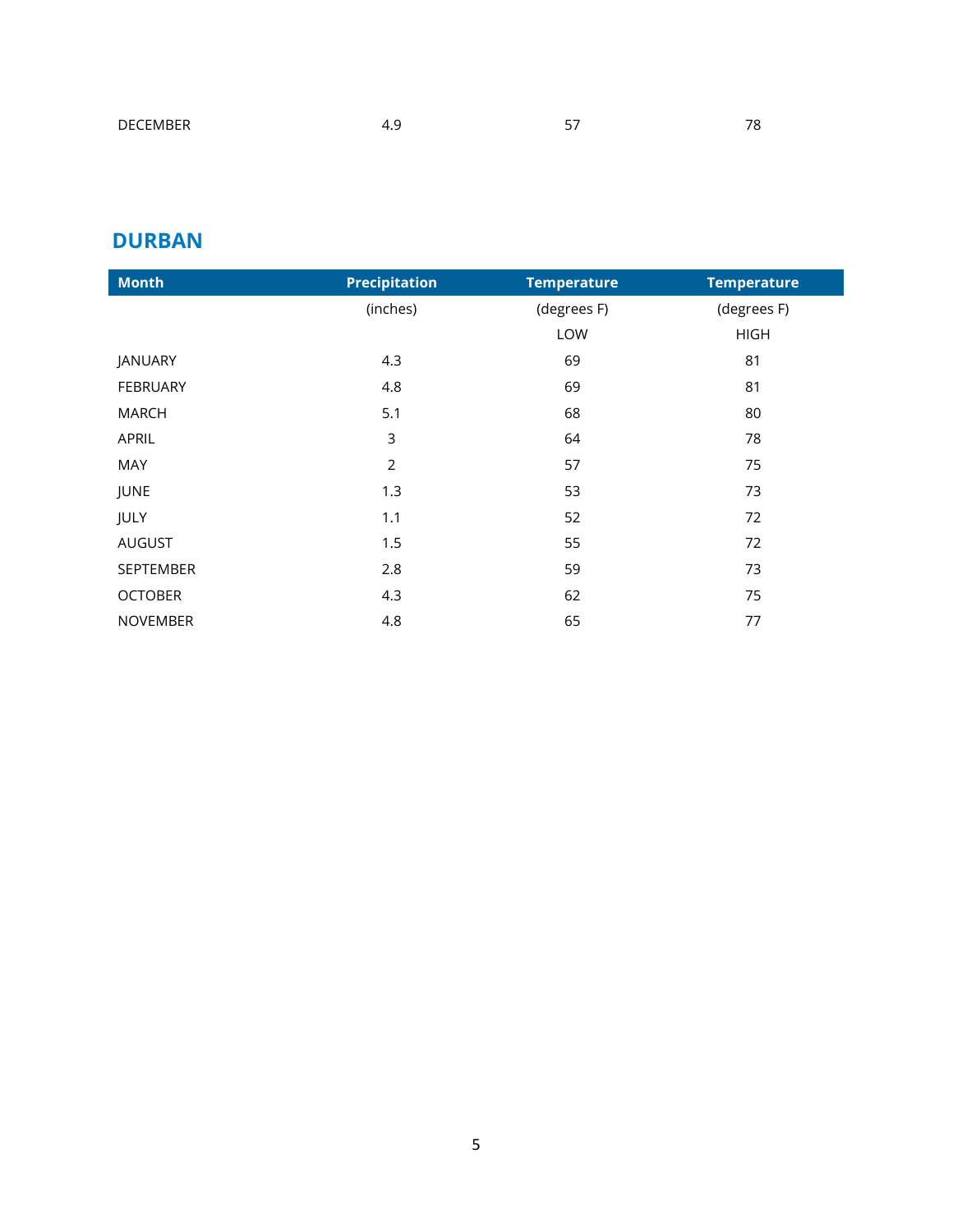## <span id="page-6-0"></span>**Customizing Your Safari**

It is very easy to do. These are our guidelines.

## **When do you want to travel? What do you want to see and where do you want to go? How much time you want to spend in Africa and your budget are the most important factors in planning a custom itinerary?**

First select the time of year and how long you wish to travel. To help you plan your trip, please reference [page 2](#page-3-0) for the best times to visit South Africa and Botswana.

### **BUDGET - The most important factor in planning**

Budget is the most important factor in planning and there must be a clear understanding of your budget between your Keene Luxury Travel Consultant and the person planning a custom itinerary. It can be a very time-consuming process if the budget amount is not clearly defined from the very beginning. The cost of a trip varies tremendously with the type of hotels and camp accommodations you select. We will plan the best possible vacation with the best properties and itinerary for your budget amount. It makes no sense to try plan a trip without the basic guideline that everyone is concerned about – "how much will this cost?". A basic guideline for a safari with nice properties including Cape Town and one or two safari camps your cost will be around \$800 to \$1200 per person, per day. For the 5-star properties, the cost will be around \$1300 to \$2000+ per person, per day. This includes all your transfers and internal flights. If you look at the pre-planned itineraries section and read what is included in the itineraries this will give you a good idea of your expected cost. All custom plans must start with a budget.

### **South African Safaris - minimum of 3-days on safari - two different lodges for 5 - 6 days or three different lodges for 9 days.**

Safaris in South Africa feature luxury lodges with luxurious accommodations with air conditioning and all the trimmings. Game drives are exceptional particularly in the private reserves bordering Kruger National Park. Big five are prevalent in South Africa the chances are you will see them all. Leopard, Lion, Elephant, Rhino and Cape Buffalo.

### **Botswana Safaris - minimum of 3-days on safari - two different lodges for 5 - 6 days is best or three different lodges for 9 days.**

Botswana safaris feature tented camps - usually without air conditioning. The Okavango Delta is rich with wildlife and has a unique topography - palm trees, canoe and boat rides. Elephants with palm trees! Remember that tented camps have limitations. In some you cannot use a hairdryer, for instance, even at Mombo which is highly rated camp.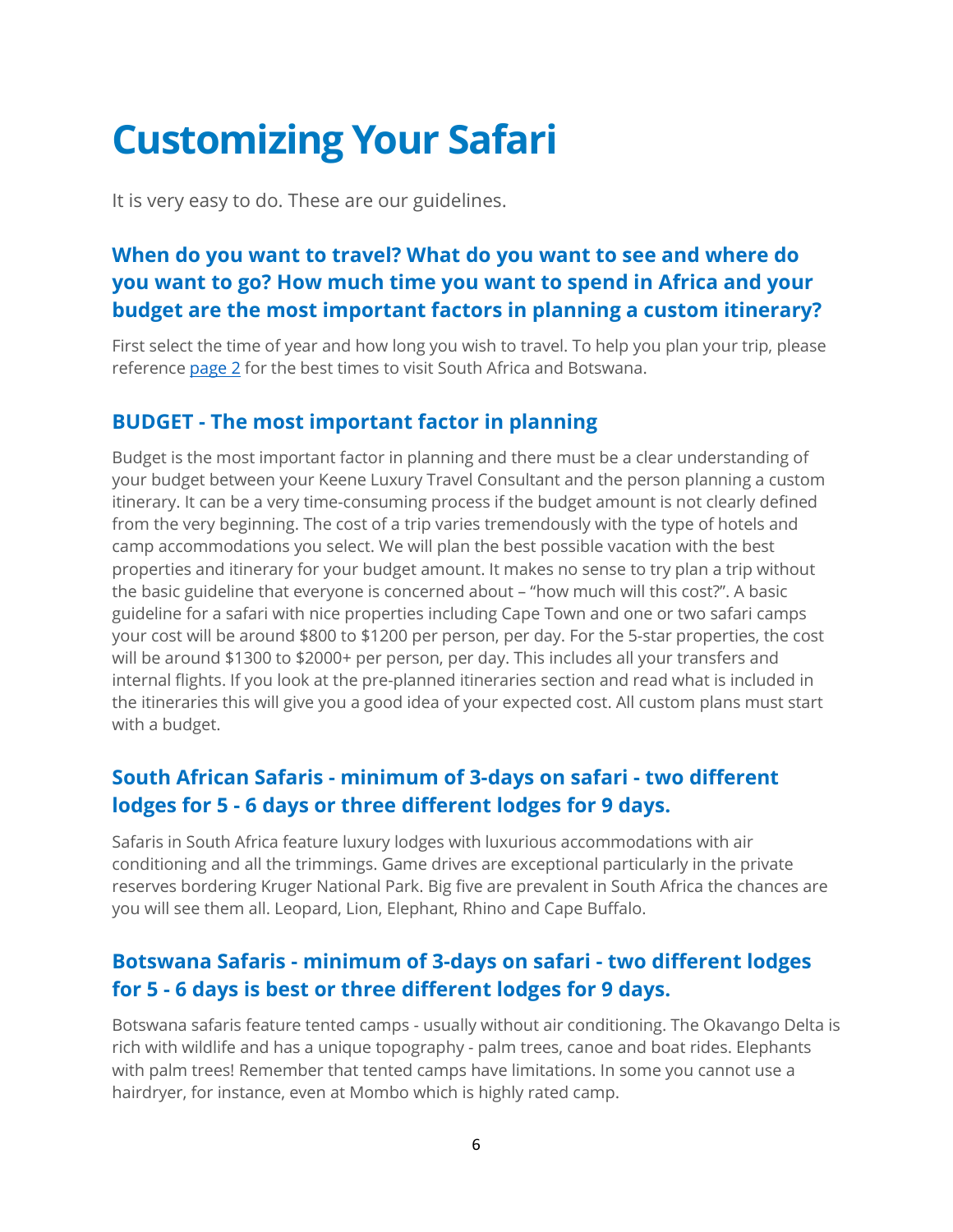### **South Africa**

I strongly suggest you spend some time in Cape Town. This is a marvelous city with spectacular scenery. If you are interested in the wine and enjoy staying in a country environment among the vineyards Constantia offers wonderful properties among the vineyards about 15 minutes from down town Cape Town. Also, a day trip or some time to the Wine Country area with the quaint villages of Paarl and Stellenbosch, and wonderful vineyards will be a wonderful experience. A day trip to Cape Point is a wonderful way to see the Cape and the different areas of Cape Town. Time spent on the coast around Hermanus is also a nice thing to do - particularly in whale season- June to November.

### **Short overview of properties in the Cape Town area**

We all like different types of hotels. Pick what suits your style. I strongly suggest staying in the Waterfront area. Spend a minimum of 3 - 4 days in the Cape Town area. Big luxury hotels, Table Bay and the ONE and ONLY have all the amenities you would expect from large luxury hotels. The Radisson Hotel offers a good value and a shuttle to the waterfront and is a good place to stay right on the water for a main stream hotel.

Medium sized boutique hotels many consider the finest in Cape Town is the SILO. A newer hotel set right in the waterfront and part of the exclusive Royal Portfolio. Cape Grace is also in the Waterfront and a classic hotel. A smaller property high above the town in Bantry Bay with incredible views is Ellerman House. Rooms range from huge, medium and small as each room is unique and different. Two luxury bed and breakfast property. Bishops Court and The Constantia are luxury B&B's I would recommend for those who enjoy bed and breakfast properties and want excellent value for their money.

Constantia properties - gracious properties in historic buildings in the vineyards offer a unique experience. Steenberg Hotel and Cellars Hohenort.

The Royal Portfolio – The Silo in the waterfront, Birkenhead House in Hermanus (one hour from Cape Town on the ocean) and La Residence (one hour from Cape Town (in the wine country) are all stunning hotels. Special packages are available when you combine the three hotels.

The Wine Country area offers a wonderful retreat. Vineyards, mountains, and quaint townships it has it all. There are many outstanding properties here we recommend two. La Residence is a small gem, very personal in an exceptional private residential location with a lake complete with swans and surrounded by a private vineyard. Winelands Hotel - Sante Wellness Center is a spa lovers paradise, it must be seen to be believed. The hotel is new, gorgeous very modern with luxurious large rooms and surrounded by vineyards.

### **Kruger National Park - Game lodges in private Sabi Sand reserve bordering Kruger - All with air-conditioned rooms**

The highest rated properties are the Singita lodges. Boulders and Ebony and Lebombo and Sweni. Truly amazing with huge villas. Fabulous area for the game drives. Right next door is Leopard Hills. A gem. Drives basically the same area as Singita and the is a very personal and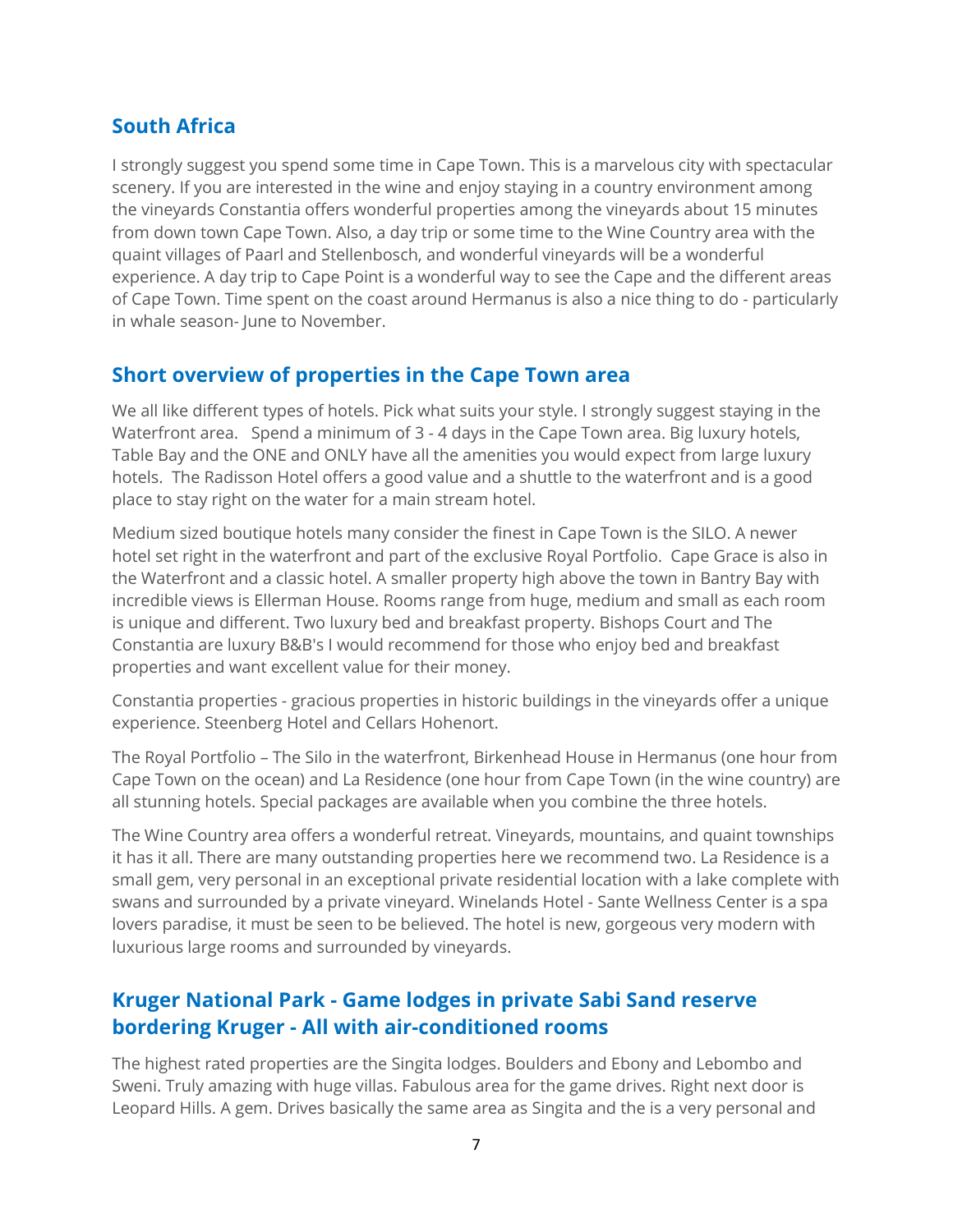luxurious property. Lion Sands Ivory Lodge is another fabulous lodge that offer the incredible luxury and privacy. South Africa has luxurious properties with air conditioning. Mala Mala not quite as upscale as those mentioned above but Mala Mala has some of the best game in the area due to huge frontage to the Sand River which attracts animals.

### **Other areas in South Africa for game parks - Thornybush, Timbavati, and Kapana Game reserves - All with air-conditioned rooms**

Thornybush reserve has Royal Malewane. An extremely luxurious experience. The rooms and staff are amazing, the land you drive is not as diverse as the game reserves around Kruger but you do have some wonderful game drives with close up encounters. Kings Camp is also a very reasonably priced camp with excellent leopard opportunities. Camp Jabulani is a property where you can ride elephants on safari. Eagles Crag in Shamwari is in a Malaria Free area and if this is important to you this is a wonderful property.

### **Malaria free areas in South Africa for game parks - Madikwe and Shamwari - All with air-conditioned rooms**

Madikwe Game Reserve is on the South African - Botswana border. There are two wonderful game lodges here, Mateya and Madikwe Hills. Jamala is another option with just five rooms and the most active waterhole I have ever seen. The elevation of the area means no malaria carrying mosquitoes. Shamwari is an hour out of Port Elizabeth on the garden route and is a private game reserve that features five different camps. Shamwari is in a Malaria Free area and if this is important to you this is a wonderful property.

### **Other areas of South Africa**

South Africa has a lot more to offer than I mention here. This is just the prime areas and properties that most people visit in South Africa. Another very popular area is the Garden Route. Plettenberg Hotel is located in this area and is wonderful, particularly when the whales are right off the coast in July to October.

### **Botswana Safaris and Properties - most Botswana properties do not feature air conditioning**

I recommend the Okavango Delta area. This is a diverse area, wildlife abounds. Botswana is primarily tented camps. Ladies you cannot use a hair dryer. The most luxurious is Mombo, incredible tents and wildlife. Khawai River Lodge, and the other Orient Express camps of Savute Elephant Camp and Eagle Island Camp are the only ones with air conditioning. Jao - very zenlike and peaceful. Shinde and Kanana are less luxurious but have incredible game and birding and boating options.

### **Victoria Falls - 2-nights is ample to see Victoria Falls**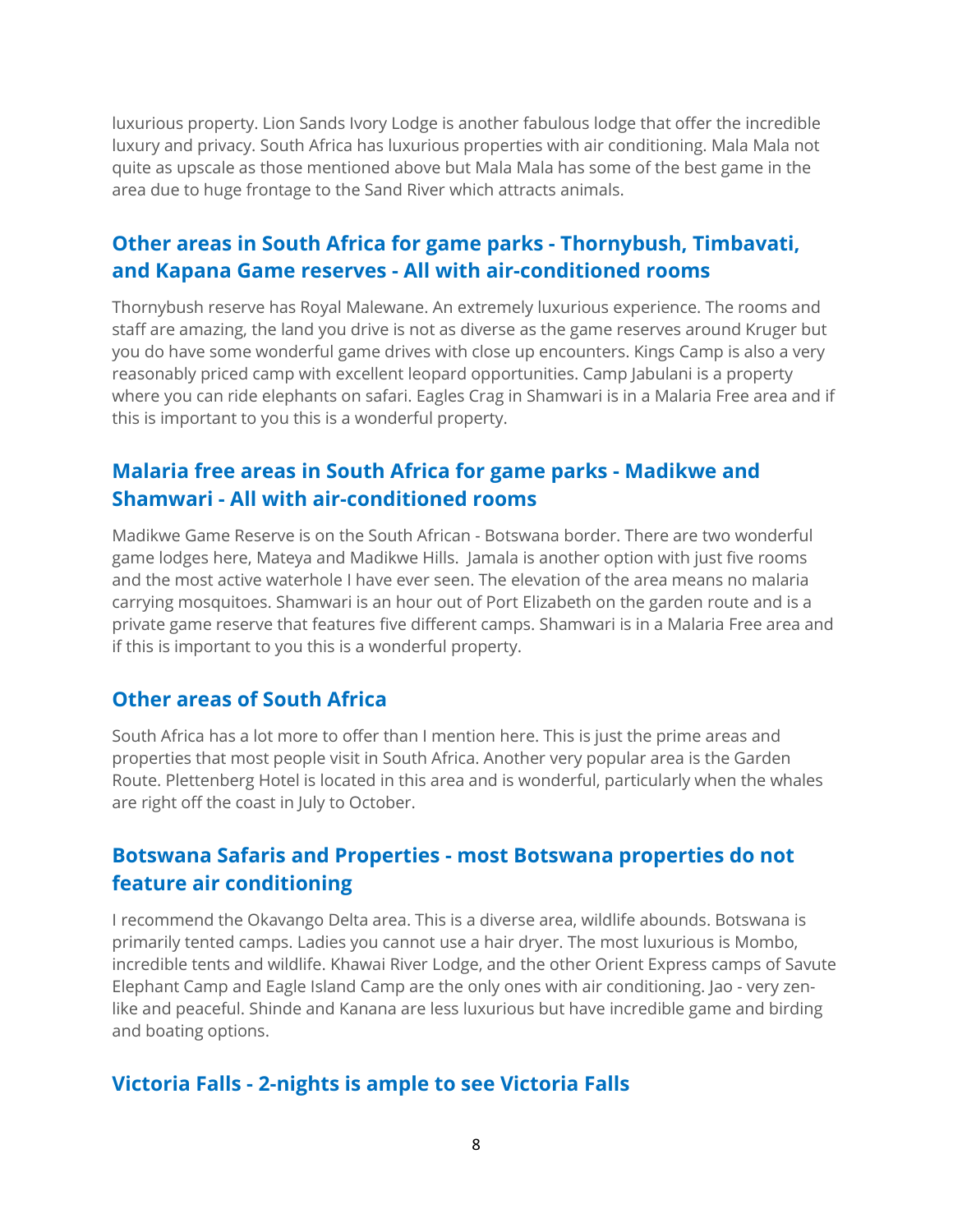Most people want to visit Victoria Falls while they are in Southern Africa. The falls are more spectacular on the Zambian side after the rains in early in the year and more spectacular on the Zimbabwe side later in the year. Right at the falls are two hotels. Royal Livingstone is on the Zambian side. A new large luxury hotel with all the amenities you would expect. On the Zimbabwe side is Victoria Falls Hotel. Old and with a long history the grounds and main rooms are full of character the guest rooms are acceptable but not luxurious. Stanley and Livingstone is a great property. Each room is a cottage with living room and bedroom. Located on the hill above a private game reserve the location is perfect. About 15 minutes from the Falls. Game drives and all meals are an option. It can be booked bed and breakfast, full board (all meals) or fully inclusive.

### **Then simply decide and let us make it happen for you**

Call us if you want more information or details. Once you select when and where you wish to go, we can make all the arrangements for transfers, flights, tours and be sure that your trip to Africa is as perfect as possible. We will get you pricing and then you can make a decision. Remember the price drops if there are more than two people traveling so four friends traveling at the same time can offer savings. It is best for you to be sure that you have the itinerary as you wish it to be before we price. ONLY ONE pricing will be done complimentary then a \$350 custom planning fee must be paid for any changes. This is a one-time \$350 that will be applied to the deposit for the safari. It takes a lot of time to check availability and price safaris and tours. Please understand that we must charge this custom additional pricing and service and if you book the \$350 comes back to you 100%.

### **Want properties not on our selected list?**

No problem. We will be happy to book and include in your trip any properties you wish to visit. Our goal here is to sort through the maze of properties to offer what we consider to be the best choices. There are hundreds of good properties in Southern Africa and we are happy to accommodate your needs.

### **How much extra does it cost to use your services?**

Of course, Ker & Downey and Keene Luxury Travel make money from booking your safari. However, it is often a better value for you than doing all the work yourself. Working with a tour company like Ker & Downey who are specialists in South Africa they receive reductions on rates due to the volume of business. You will normally pay the same amount you would if you booked all this directly with the camps, hotels, airlines etc. Plus, you have the added advantage of transfers, flight arrangements everything is taken care of for you. The profit for the tour company and our commission is in the savings a good tour operator is able to negotiate.

### **If we travel alone, how do we get from property to property - shouldn't we be in a group?**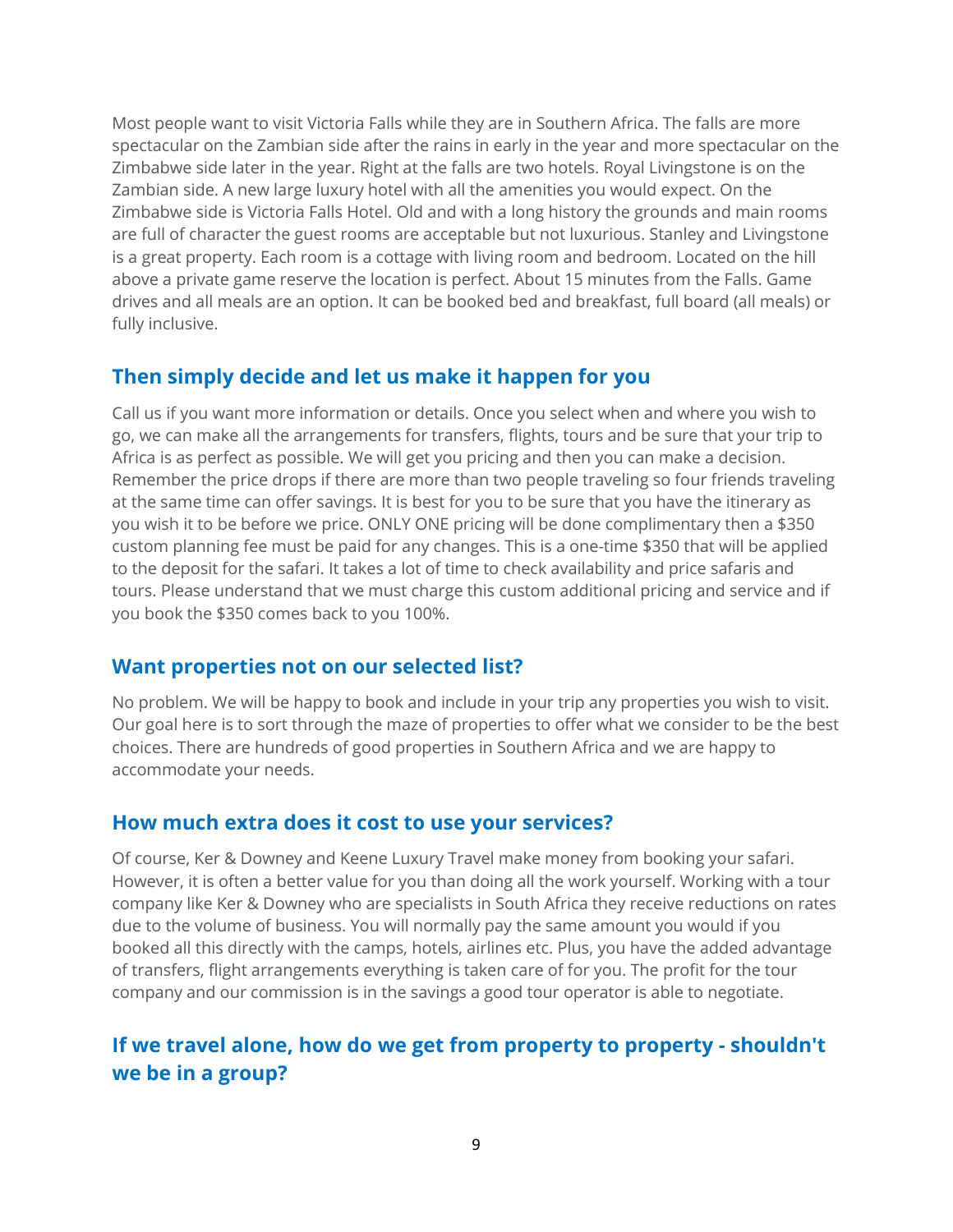You will be surprised how seamless this will be. You will be met every step of the way by a "meet and greet service". At the airport upon arrival, you will be met and be transferred to the hotel. For all tours, you will be picked-up and then returned to the hotel. You will be picked up at your hotel and delivered to the airport and met at the other end by a Ker & Downey representative or a Lodge representative. Each lodge will meet you and take care of you. In essence you will be met and assisted by a "meet and greet" person at the airport or a property representative every step of the way. It will be the same experience as being in a group with all the assistance you would expect. Ker & Downey headquarters are in the US but they have offices in South Africa. You have a number you can call 24 hours for assistance. You can even set up additional tours if you like while staying at a property.

### **Want to reduce your costs? Travel with friends**

It costs less per person when 4 people travel together. The savings add up as the number of people traveling together increases. Consider asking friends to join you so you can all receive savings.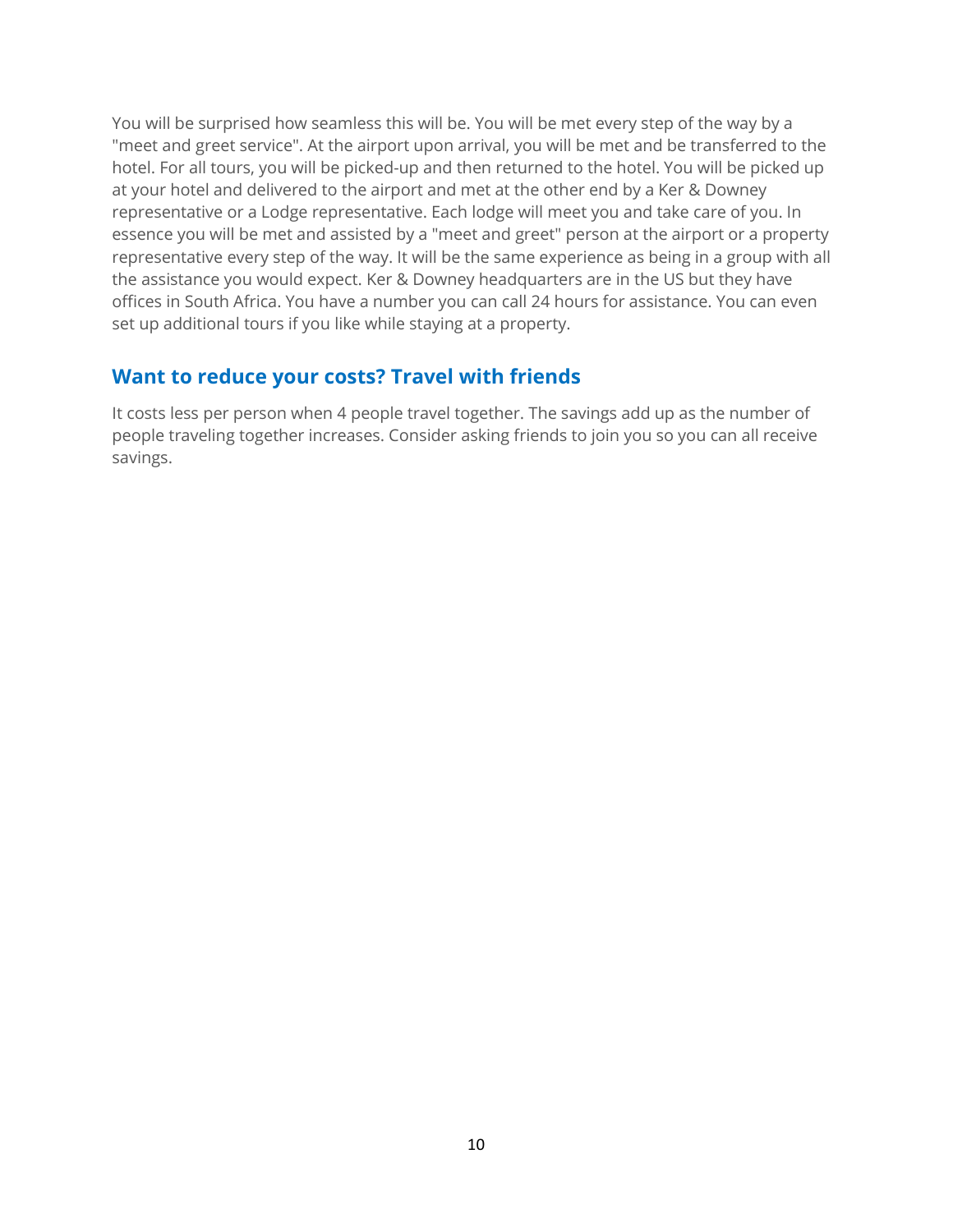# <span id="page-11-0"></span>**Clothing and Baggage for Safaris**

## **BAGGAGE LIMITS**

Weight limits apply on domestic African flights of 44lbs. If you are traveling on a flight into a game park your luggage could be restricted to either 33lbs or even 26lbs.



This can be a very difficult matter to address. It is important that you plan carefully to avoid extra charges and/or disappointment. Most USA originating international flights permit 2 pieces of baggage weighing up to 70 lbs. to be checked.

However, domestic flights within South Africa permit you to check **only one bag** weighing up to **44 pounds**. Air Link flights restrict passengers to one bag weighing **33 pounds**. Air Link is the carrier that serves the Kruger National Park area airports from Johannesburg. This would be the weight limit on a charter flight from Johannesburg to South African Game parks. Federal Air allows 44lbs. However, some smaller planes restrict the weight to 26lbs so it will depend on your itinerary. The flights to the game parks ask for "soft sided" luggage this means duffle bags. One will be provided for you when you receive your tickets and information.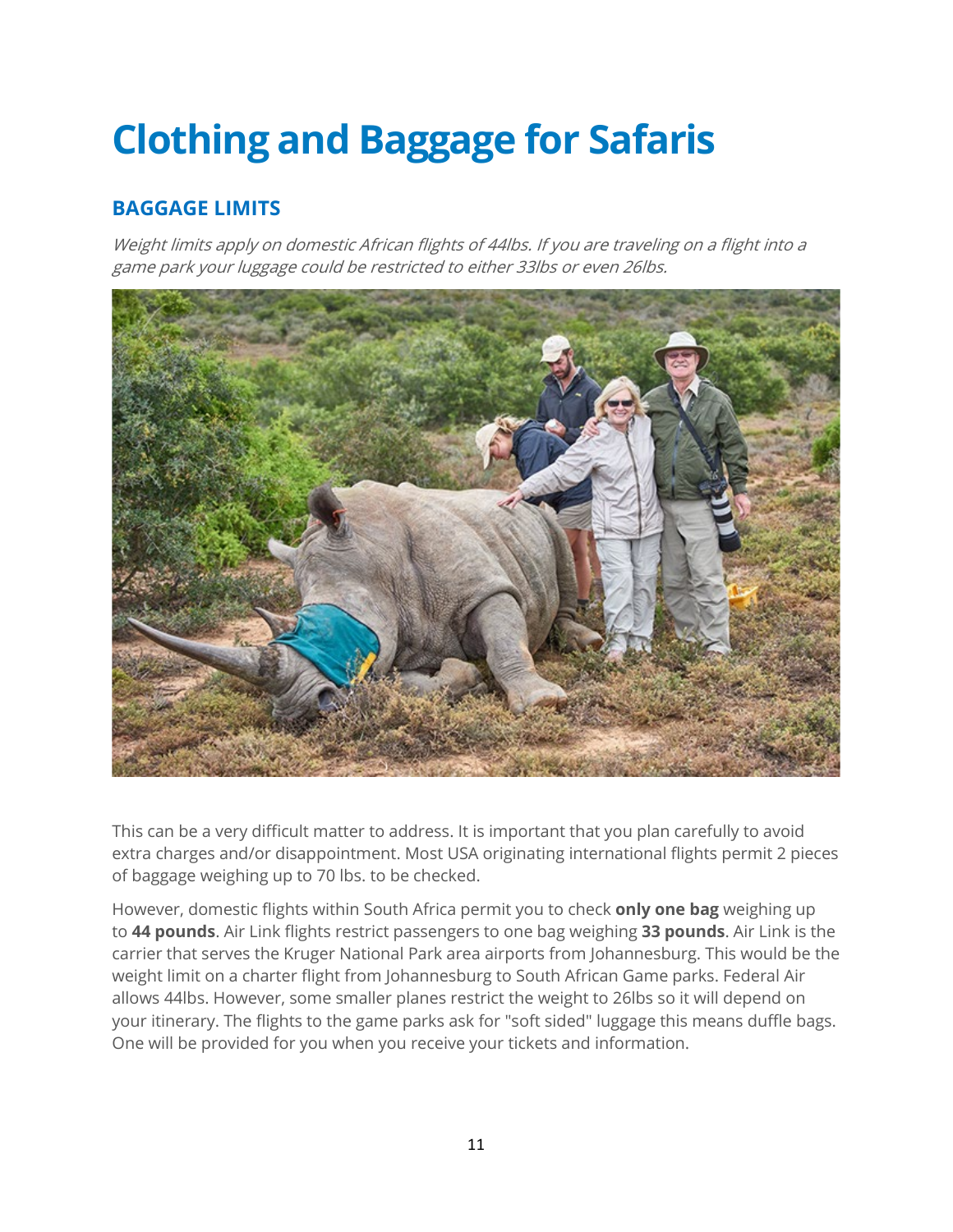Excess baggage may result in additional charges, if it can be carried at all. Plan on leaving large suitcases at hotels to which you are returning or at the airport. The Intercontinental in Johannesburg will store our luggage for a fee that is arranged when you leave the luggage.

**DO** the following:

- Pack light, most of the safari properties that Ker & Downey utilize provides daily laundry service.
- Pack shoes that are light. Most safari's include light activities.
- Put small items, socks, underwear, and belts inside shoes to maximize space. If your shoes are dirty, cover them in plastic bags to keep the rest of your items from getting soiled.
- Take smaller bottles of after-shave, shampoo, toothpaste, pills, and lotions.
- Double pack toiletries in leak-proof plastic bags.
- Take a carry-on (a back pack is preferred) and include such items as medications, reading glasses, books, a sweater.
- Be sure your name is included on each checked bag.
- Take a supply of plastic "locks". See "Information from the TSA" below.

#### **DO NOT** do the following:

- Do not take expensive jewelry.
- Do not over pack. Light aircraft have limited space with relatively small openings for bag storage.
- Do not pack undeveloped film in your checked bags. TSA screening equipment may damage the film. Take all film out of canisters and put into clear plastic bags. High-speed film (800 ASA and up) should be hand checked and not allowed to go through the carry-on screening equipment.

### **If you check your bag:**

- Write your name, destination and home address inside the bag.
- Remove straps and hooks from bags to prevent them from getting caught in the baggage system.
- If you want to complain about baggage, an airline, service or refunds, write: Aviation Consumer Protection Division, US Dept of Transportation, 400 7th St SW, Room 4107, Washington DC 20590.

## **CLOTHING**

Southern Africa's climate is varied both geographically and by season. You must plan accordingly. Also, certain elements of your tour might require a specific type of clothing, or dictate a dress code. We recommend packing lighter weight clothing that can be worn in layers. **Do not overpack.** Laundry is done daily while you are in game lodges and almost all hotels have a laundry service available.

Mostly, you will want lightweight clothes. Cotton and cotton/synthetic mixtures are most comfortable. Dress mainly for outdoor comfort. A cotton bush jacket or golf jacket with pockets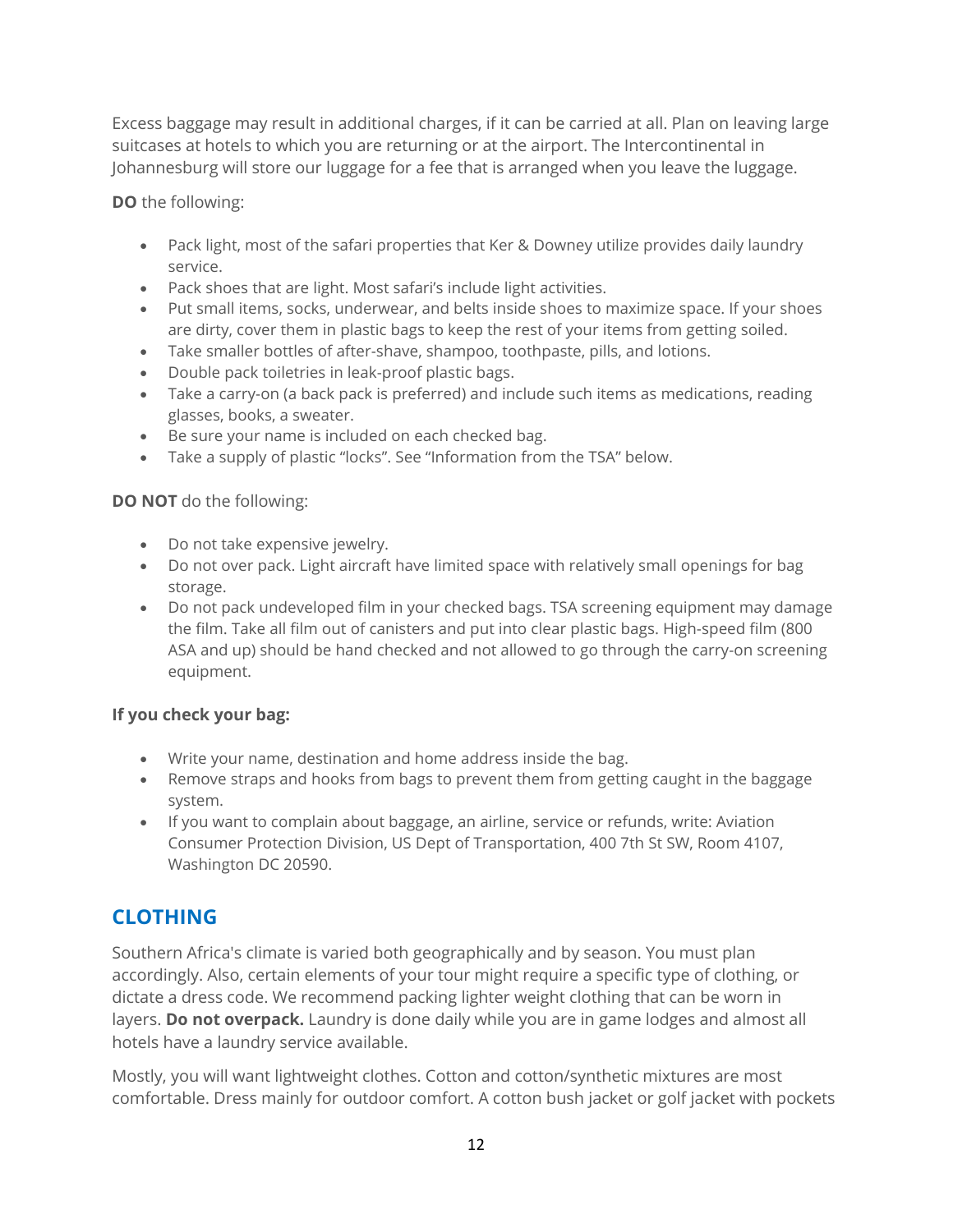is a good idea. You might want to take two sets of lightweight outer clothing for travel and game viewing, so that you can wear one while the other is being laundered.

In the summer months, lightweight clothing made of natural fabrics is recommended with one warm sweater or jacket for cooler evening temperatures. In winter, warmer clothing is suggested, especially for evenings. During the months of June, July, and August, gloves, a scarf, and a hooded warm-up jacket may be necessary at higher elevations.

In major South African cities, hotels and restaurants require "smart casual" dress. This is generally defined as jacket and tie for men and better (though not formal) dress for ladies. (NOTE: Those traveling on Rovos Rail and the Blue Train need to observe this code.) Denim is not acceptable in better establishments in the evening.

Safari can be dusty, and while game viewing, tan, khaki and other neutral colors are most practical. You will want an informal change of clothes for dinner at the end of the day. In the austral winter you will need a wool sweater or jacket when game viewing in the early morning hours and when out of doors in the evening. This is a must. Bring a hat for sun protection, especially to wear in the vehicles while driving in the parks, as the tops are left open for game viewing and photography. Generally, you will not need heavy footwear unless you plan to do much walking. A pair of comfortable walking shoes, tennis shoes or desert boots will do. A change of shoes at the end of the day is pleasant; therefore, an extra pair of lightweight shoes (low-heeled for ladies) is recommended for evenings at the lodges. In the evening, the dress is very relaxed. A pair of slacks and an open necked shirt for the men and slacks and blouse for the ladies works well. Carry lightweight sleepwear, as blankets are readily available.

## **PACKING CHECKLIST**

#### **CLOTHING**

- 3 pairs of lightweight jeans or slacks
- 1 pair of walking shoes, tennis shoes, lightweight hiking boots
- 1 sweater for evenings and early mornings
- 1 wind-breaker or bush jacket
- 6 shirts; 3 short sleeve and 3 long sleeve
- underclothing
- pajamas or sweat suit
- 5 pair socks including 2 pair of knee length cotton socks or stockings
- 1 swimsuit
- 1 cotton hat
- 1 lightweight bathrobe
- 1 pair slippers
- 1 lightweight rain jacket
- 1 warm jacket
- 1 pair of light shoes for evenings
- 3 pairs of shorts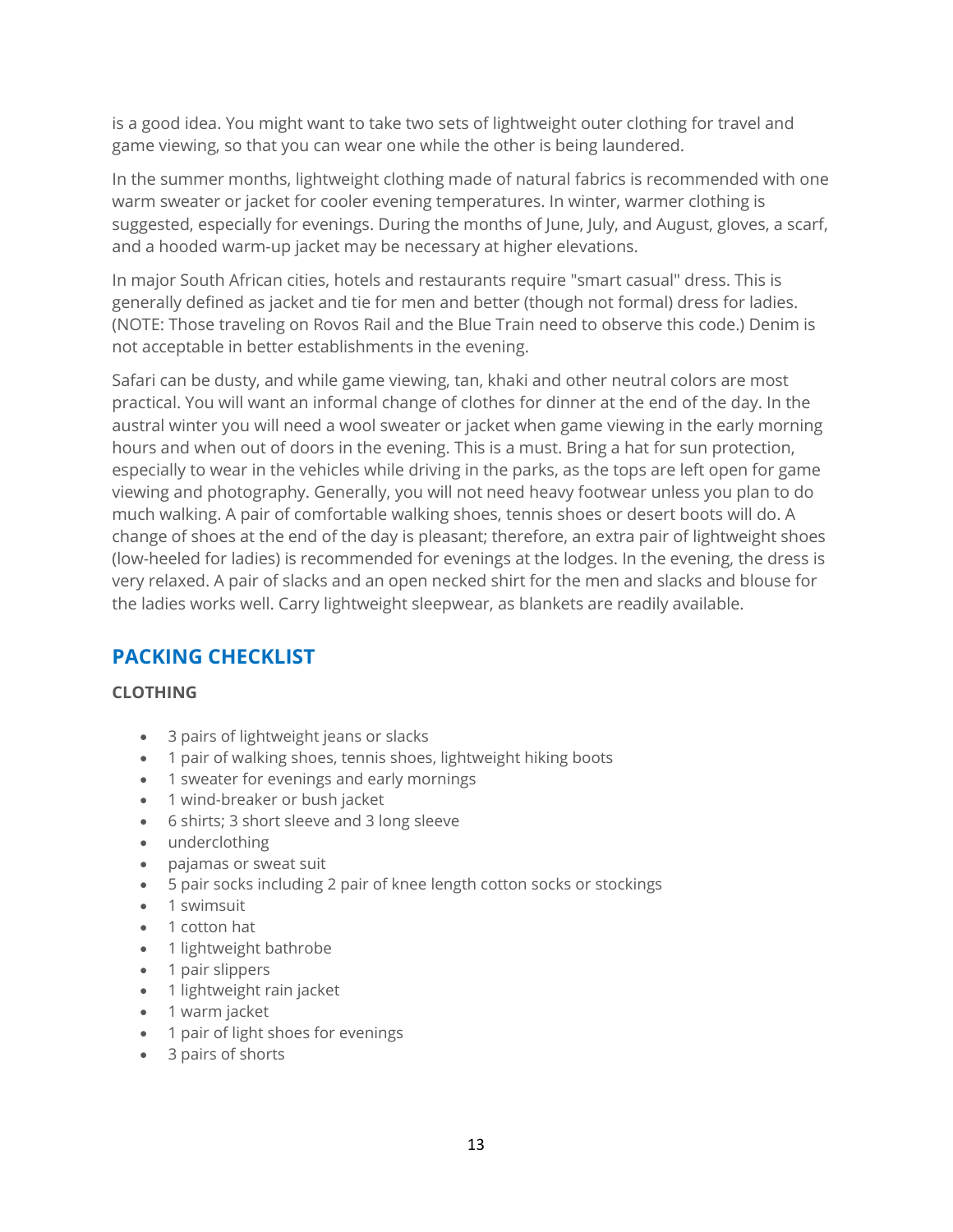### **TOILETRIES**

Aspirin, Antiseptic cream, Chapstick or lip balm, Sunscreen, Band Aids, Extra pair of prescription glasses or contact lenses, Anti-diarrhea medicine, Skin moisturizer, Eye and nose drops/moisturizer, shaving kit, Toothbrush and toothpaste, Hair brush, Deodorant, Nail clippers, Personal toiletries, Insect repellent (containing DEET) I have found the towelettes with the insect repellant work well, Sunglasses, and Moist towelettes.

### **ACCESSORIES**

Good binoculars, Flashlight (provided in Singita), Reading materials, Pen and paper, or writing journal/diary.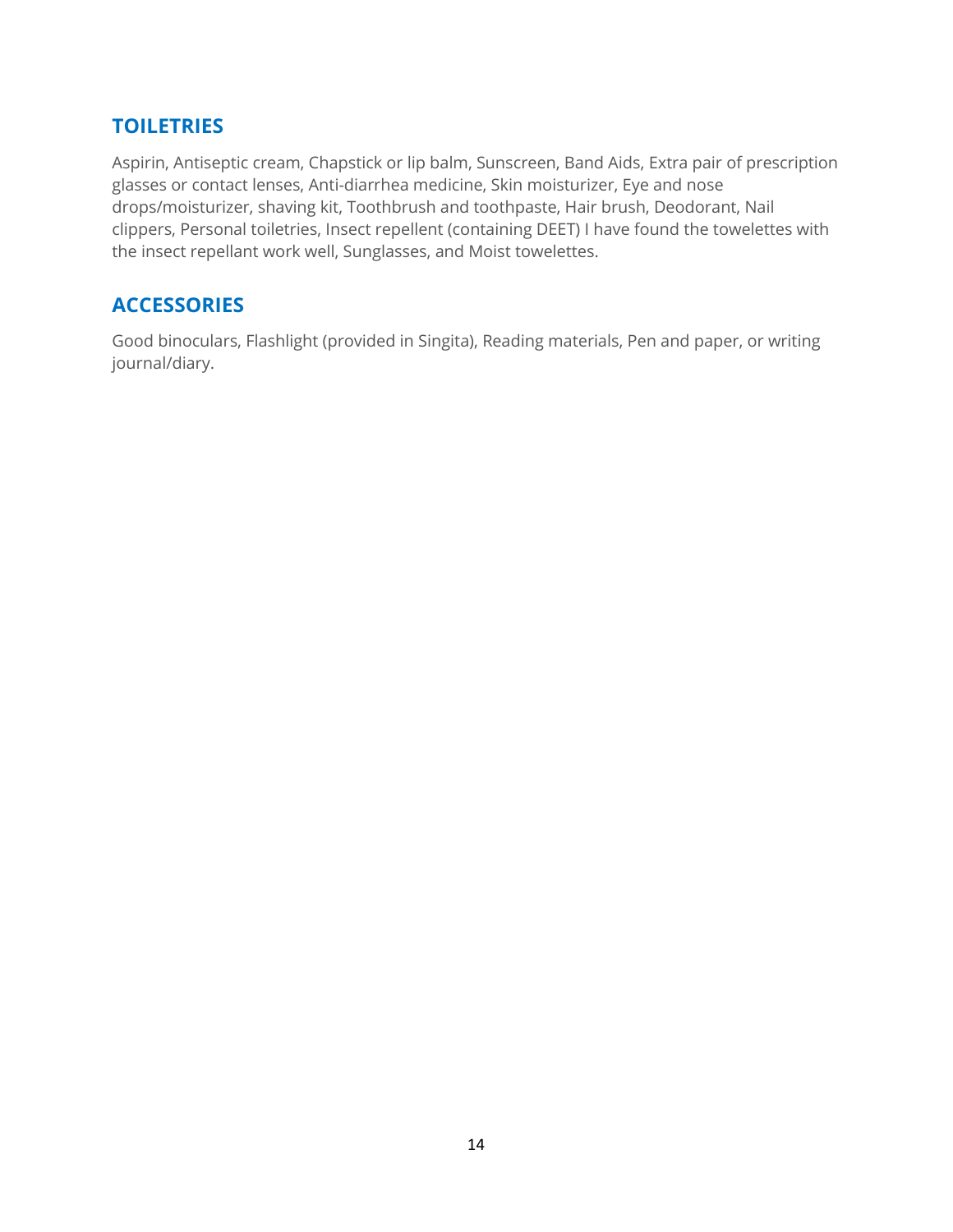# <span id="page-15-0"></span>**Key Highlights | South Africa**

There is much to see in South Africa. It is impossible to cover it all. The most frequented tourist highlight in connection with a safari is a visit to Cape Town including the Wine Country the Cape of Good Hope, and the Garden Route.

## **Cape Town | 3-4 days is advisable**

The setting for Cape Town is one of the most dramatic on earth. It is considered to be one of the most beautiful cities in the world. Table Mountain, Devil's Peak, and Lion's Head Mountains surround it on three sides, on the fourth side is the Atlantic Ocean. Table Mountain is 3562 ft high, can be seen for 120 miles out to sea, making it an excellent landmark for sailors. At times, Cape Town seems European and then other times African, it is a blend of both. Cape Town has everything a Western city has; five-star hotels, fine restaurants and shopping malls. It also has beautiful gardens, parks, and cultural activities. It also has things that many Western cities do not have, incredible beaches, superb mountains and outstanding historical vineyards.

## **Garden Route | 2-4 nights is advisable**

One of the most spectacular drives in South Africa is the famous Garden Route from Mossel Bay to the Tsitsikamma Forest. The most popular portion of the scenic highway is from George to Plettenberg Bay 56 miles and then from Plettenberg Bay to Port Elizabeth 132 miles. To drive from George to Port Elizabeth would take about four hours. You can reach the Garden route by air from Cape Town or Johannesburg and fly to either George or Port Elizabeth. The flight will be about an hour.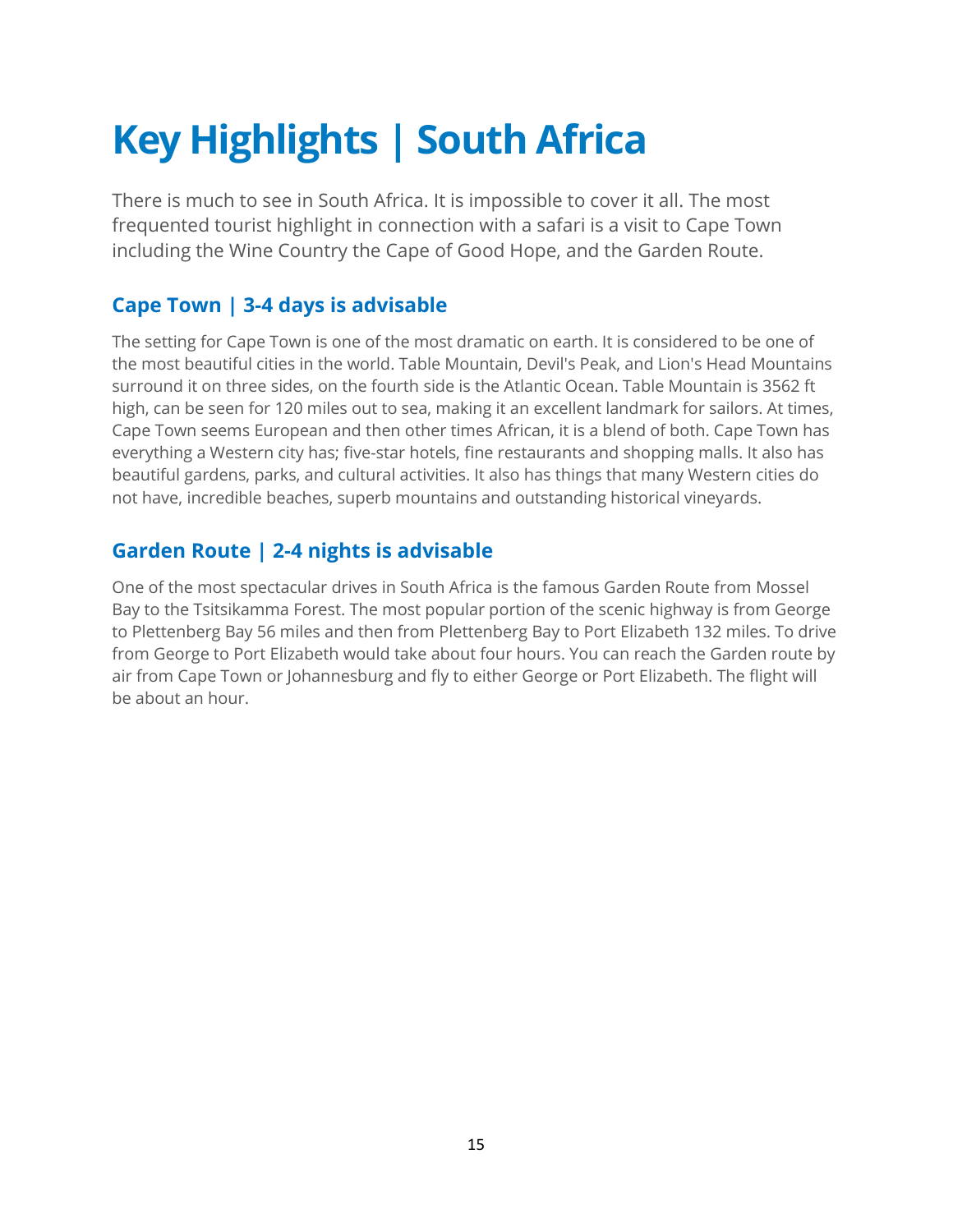## <span id="page-16-0"></span>**Medical Concerns | African Safari**

### **Health Requirements and Information for Southern Africa**

Because requirements change from time to time, it is strongly suggested that you check with your local immunization clinic, public health facility or personal physician to find out what immunizations are required and/or suggested for your overseas journey. In addition to your physician, a good source of health information for travelers is the U.S. Centers for Disease Control (the "CDC") in Atlanta, which operates a 24-hour recorded "International Travelers' Hotline." You can access the "Hotline" by phoning toll-free to 888-232-3228. Information can be mailed or faxed to you. You can also access the same information on the CDC website at [www.cdc.gov](http://www.cdc.gov/)

There are no specific vaccination requirements for North American visitors. Malaria prophylaxis is strongly recommended when visiting Mpumalanga and Northern KwaZulu Natal.

If you are arriving in (or planning to re-enter) South Africa from an area infected with yellow fever or a country where yellow fever is endemic (such as Burundi, Kenya, Rwanda, Sudan, Tanzania, Uganda, or Zaire), you are **required** to have a yellow fever vaccination. This vaccination must be administered at least (10) days before your arrival (or re-entry) into South Africa. If your travel itinerary requires you to have a yellow fever vaccination, you must ask your doctor to provide you with an "International Certificate of Vaccination," which should be carried with you at all times while traveling to serve as proof that you have fulfilled the vaccination requirement. If proof of vaccination is required and you do not carry it with you, you may be denied entry into South Africa.

Visitors should bring their own prescription drugs for personal conditions. South Africa is one of the few countries in Africa where you can drink the water in major cities and eat salads or unpeeled fresh fruits and assume Western sanitation standards are followed.

Do not swim in any lake or river in South Africa. Many are infested with a parasite called bilharzia, which if left untreated, can eventually lead to death. There are also crocodiles in certain areas.

It is suggested that you bring insect repellent **(preferably containing 100% DEET)**. For the fierce sun, a good sun screen is recommended, as well as a wide-brim hat.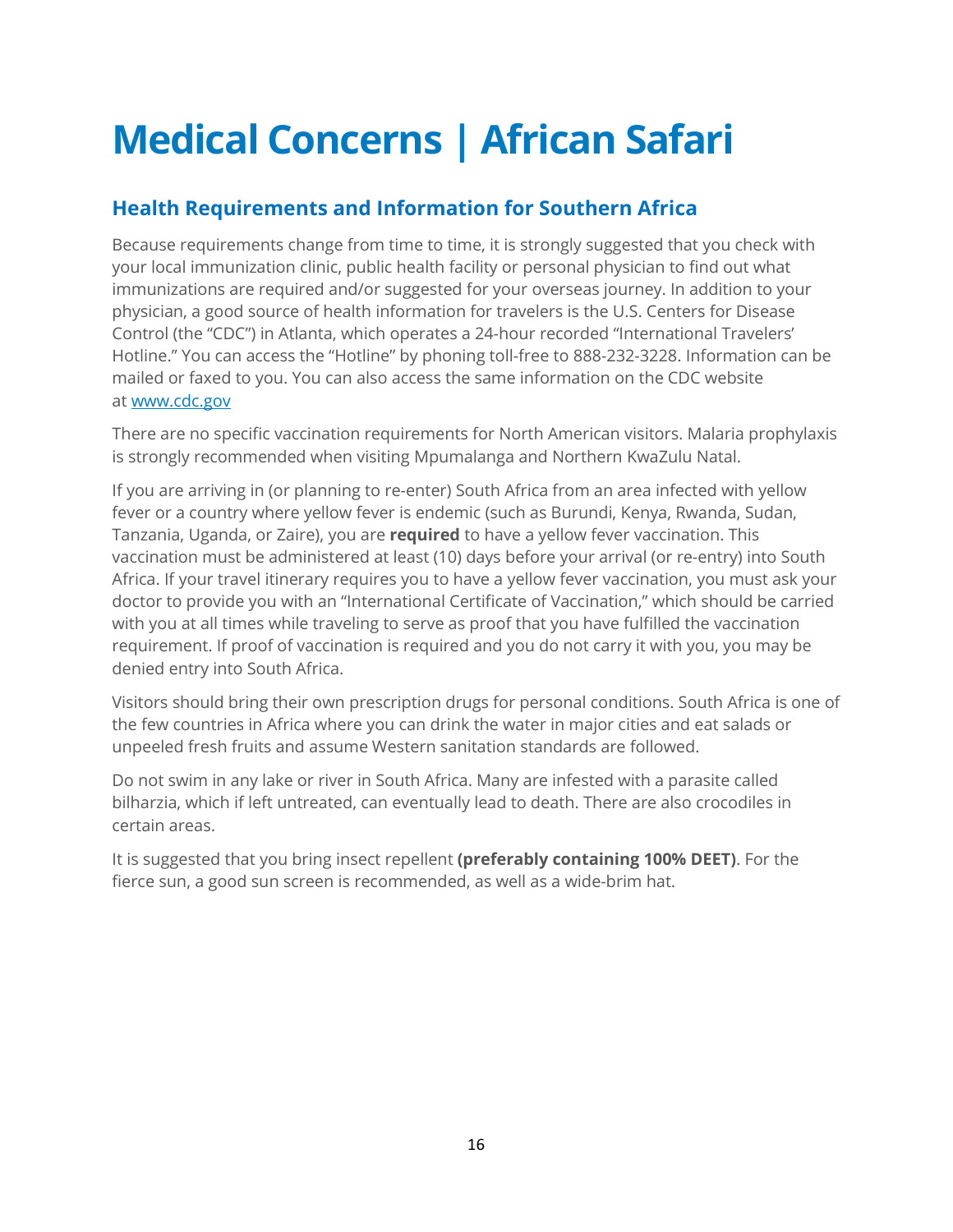## <span id="page-17-0"></span>**General Travel Information | South Africa**

## Frequently Asked Questions

## **AIRPORT & ARRIVAL INFORMATION**

The principle international airport is the Johannesburg International Airport, located 19 miles from downtown Johannesburg (and about the same distance to Pretoria). Cape Town's airport is also an international airport and is located 14 miles from the city. The airport in Durban accepts certain international flights.

Regulations do not permit passengers to be met inside secured passenger areas (such as the Customs area) when arriving into South Africa on an international flight. If a Ker & Downey representative is scheduled to meet you on arrival (at Johannesburg International Airport, for example), you will be met immediately after you have passed through the secured passenger areas. Look for a driver carrying a sign with your name or the name of your party on it.

**NOTE:** passengers connecting to a domestic flight within South Africa immediately after an international arrival in Johannesburg will need to claim their checked baggage at Johannesburg in order to clear it through customs in Johannesburg. It will not be transferred automatically onto domestic flights.

## **AIRPORT TAX**

Airport taxes are included in ticket prices There is a separate landing tax at Skukuza and the cost is constantly changing..

### **CLOTHING**

South Africa's climate is varied both geographically and by season. You must plan accordingly. Also, certain elements of your tour might require a specific type of clothing, or dictate a dress code. We recommend packing lighter weight clothing that can be worn in layers. Do not overpack. Laundry is done daily while you are in private tented camps and almost all hotels have a laundry service available.

Mostly, you will want lightweight clothes. Cotton and cotton/synthetic mixtures are most comfortable. Dress mainly for outdoor comfort. A cotton bush jacket or golf jacket with pockets is a good idea. You might want to take two sets of lightweight outer clothing for travel and game viewing, so that you can wear one while the other is being laundered. In the summer months, lightweight clothing made of natural fabrics is recommended with one warm sweater or jacket for cooler evening temperatures. In winter, warmer clothing is suggested, especially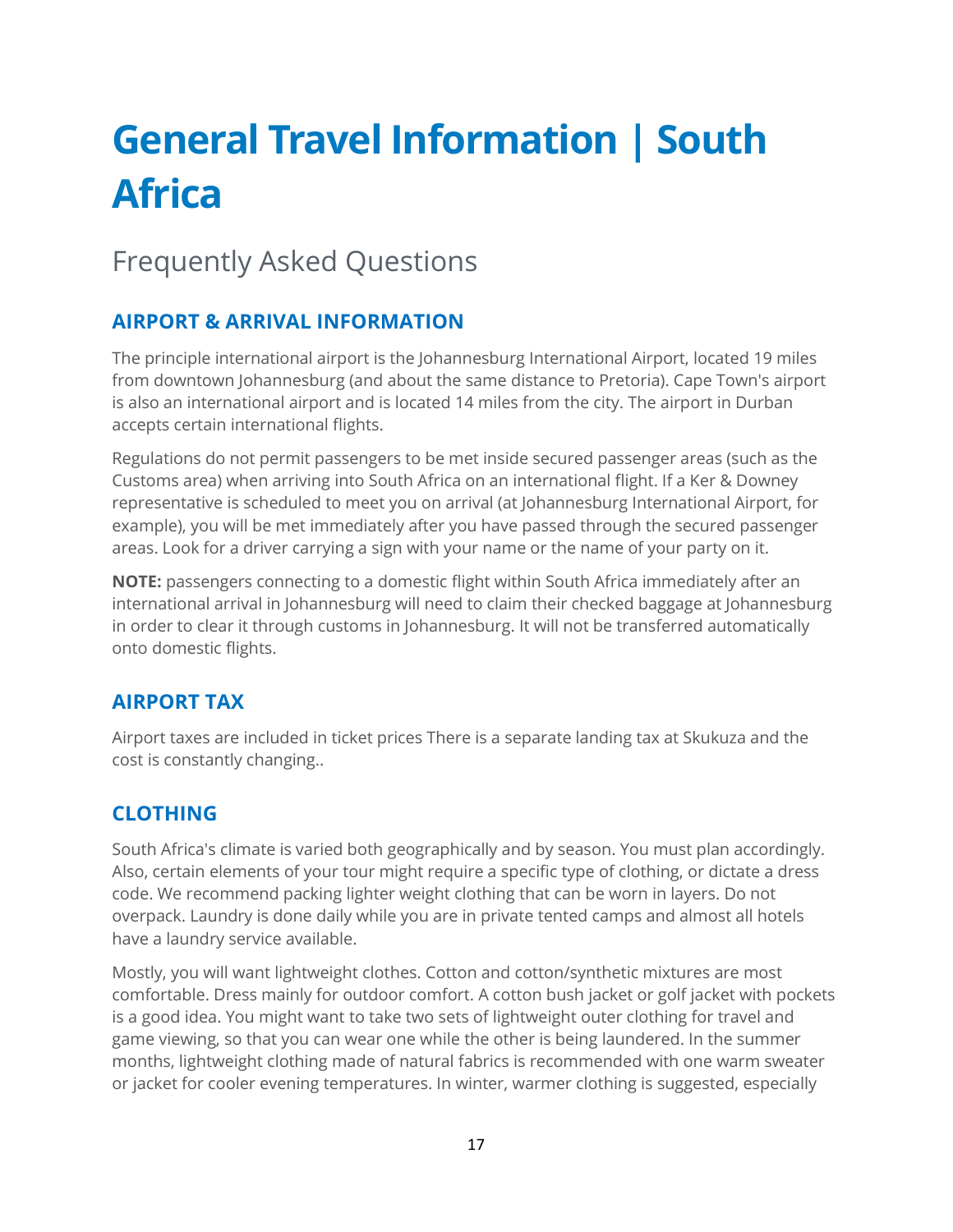for evenings. During the months of June, July, and August, gloves, a scarf, and a hooded warmup jacket may be necessary at higher elevations.

In major South African cities, hotels and restaurants require "smart casual" dress. This is generally defined as jacket and tie for men and better (though not formal) dress for ladies. (NOTE: Those traveling on Rovos Rail and the Blue Train need to observe this code.) Denim is not acceptable in better establishments in the evening.

Safari can be dusty, and while game viewing, tan, khaki and other neutral colors are most practical. You will want an informal change of clothes for dinner at the end of the day. In the austral winter, you will need a wool sweater or jacket when game viewing in the early morning hours and when out of doors in the evening. This is a must. Bring a hat for sun protection, especially to wear in the vehicles while driving in the parks, as the tops are left open for game viewing and photography. Generally, you will not need heavy footwear unless you plan to do much walking. A pair of comfortable walking shoes, tennis shoes or desert boots will do. A change of shoes at the end of the day is pleasant; therefore, an extra pair of lightweight shoes (low heeled for ladies) is recommended for evenings at the lodges. Carry lightweight sleepwear, as blankets are readily available. Heavy articles of clothing needed for the air trip to South Africa and return when weather is cold elsewhere possibly may be left in hotels or airport storage facilities so you do not suffer the inconvenience of carrying them. You can collect them on your return before leaving Africa. This indeed depends on the itinerary you are following.

### **ACCESSORIES**

A pair of dark glasses is almost a necessity, as is a hat providing protection from the sun. Many people need to use protective sunburn cream or sunscreen. If you wear prescription glasses, take an extra pair and a copy of the prescription. Carry binoculars for added pleasure in game viewing. A lightweight six-times zoom power pair would probably be adequate and easy to hold. Take a small lightweight flashlight. Electric razors and hair dryers are a problem because of voltage, which will differ in different locations. We suggest you invest in a transformer kit, complete with a set of plugs. If possible, use battery; run appliances and take extra batteries.

It is advisable to have insect repellent such as Cutters. Wash'n'Dry towelettes are always useful to freshen up while in the bush, as are Kleenex packets. Chapstick or moisturizing creams are a must for the dry climate.

Extra items to consider: playing cards, backgammon set, swimsuit, paperback books and traveling alarm clock.

### **CONSULAR INFORMATION SHEETS**

The U.S. Department of State issues Consular Information Sheets for every country of the world. They give important information about each country, including the location of U.S. Embassies and Consulates abroad. You can listen to Consular Information Sheets by phoning (202) 647-5225. Alternatively, the information can be faxed to you by dialing (202) 647-3000 from your fax machine and following the prompts. This information is also available on their website at [International Travel | US Dept of State](http://travel.state.gov/travel/cis_pa_tw/cis/cis_1008.html)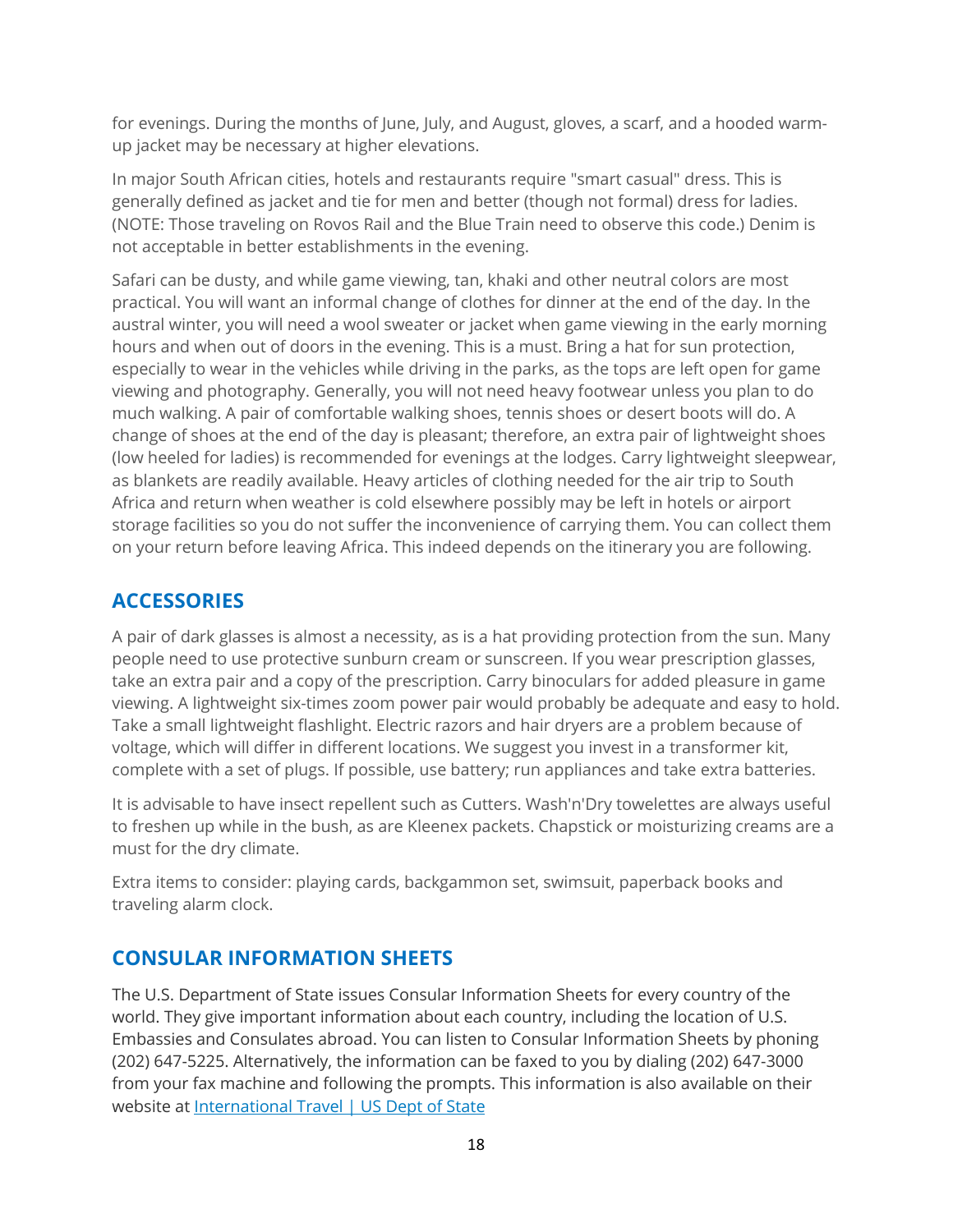## **CONTACT INFORMATION | KEENE LUXURY TRAVEL'S PREFERRED TOUR OPERATOR**

Ker & Downey in Houston has a 24-hour emergency answering service at (713) 539-7108. This number has been put into service to assist all clients who might find themselves stranded in an emergency situation after their travel arrangements have begun. This number is for emergencies only. To assist you in the event you must be reached while traveling, contact information will be provided with your final tour materials. While traveling in South Africa with Ker & Downey, you may also be reached through the USA office.

**Ker & Downey Phone:** (713) 917-0048 **Address:** 2825 Wilcrest Drive, Suite 600, Houston, TX 77042 USA

**Fax:** (713) 917-0123

The suppliers Ker & Downey use in South Africa act as liaisons while our clients are on tour. When final documents are issued, contact details will be given that clients may leave behind for emergencies.

### **CURRENCY**

The unit of currency is the Rand (ZAR) which is divided into 100 cents. Coins are available in R5, R2, R1, 50c, 20c, 10c, 5c, 2c, and 1c. Bank notes are available in denominations of R200, R100, R50, R20, and R10. All commercial banks, hotels, shops, etc. accept credit cards and travelers' checks.

### **CUSTOMS REGULATIONS**

Travelers may import personal effects, used cameras, radios, firearms, one liter of liquor, one and one-half liters of wine, 400 cigarettes, but all other articles are dutiable if they exceed a value of ZAR 500. For firearms, a permit is necessary and is issued by Custom Officials at the point of entry. The firearm must have a number stamped in the metal.

There is no limit to the amount of foreign exchange that a visitor can bring into South Africa. On arrival, visitors must complete customs forms listing all their holdings of currency. On departure, visitors are allowed to take out as much as is shown on the form. The amount of South African Reserve bank notes you may carry in or out is R500.

Foreigners may have the 14% VAT (Value Added Tax) refunded when they leave, but only: For goods they have with them. If they have receipts and tax invoices available, (ask the vendor for a VAT 263 form). If the total VAT charged is more than R250. There are duty free shops at Johannesburg International, Cape Town and Durban Airports. Visit the [VAT Refund](http://www.taxrefunds.co.za/images/downloads/Refund-Procedure-English.pdf)  [Administrator website](http://www.taxrefunds.co.za/images/downloads/Refund-Procedure-English.pdf) for complete VAT Refund Procedures.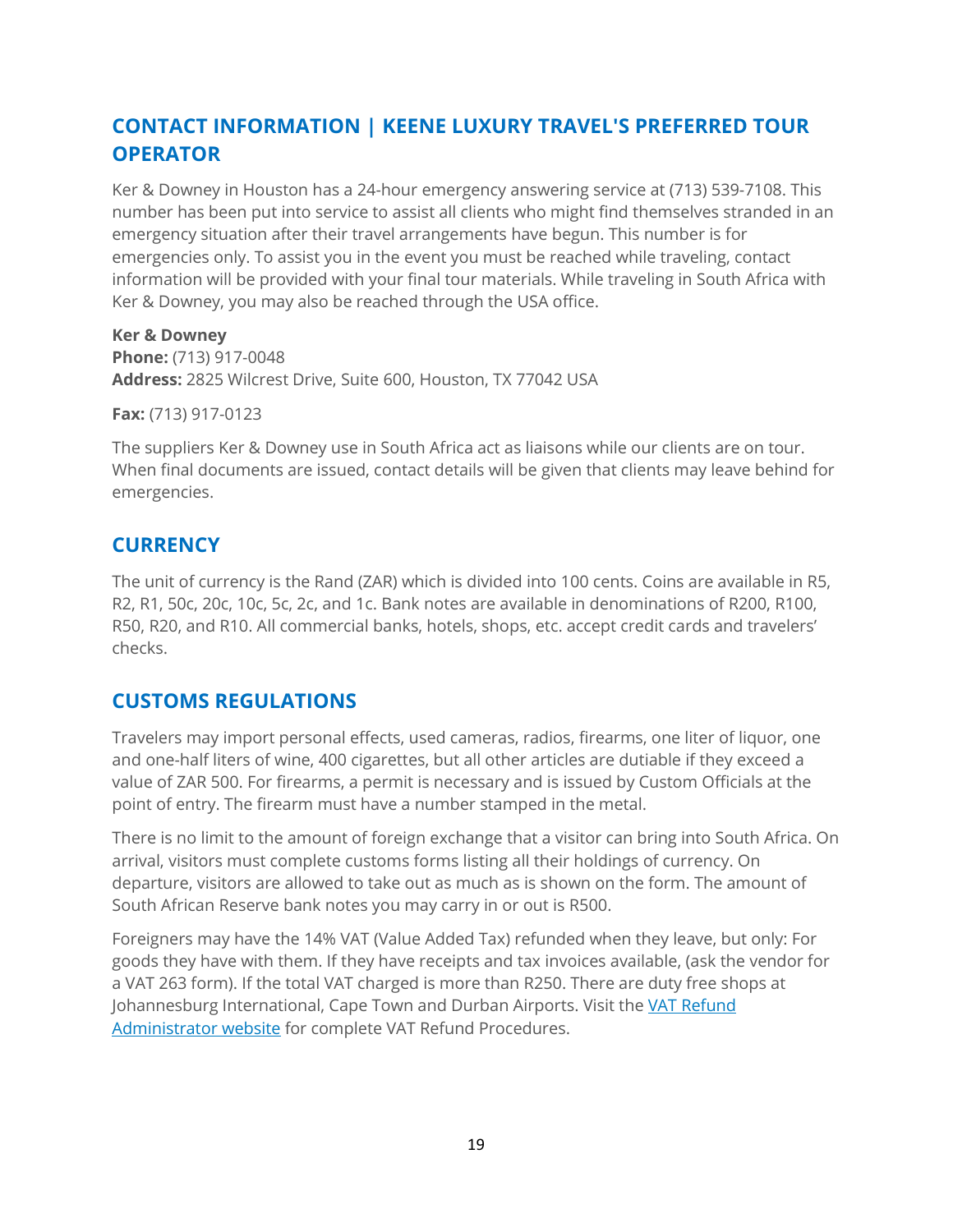### **DRIVING**

Any valid driver's license is accepted in South Africa provided it bears the photograph and signature of the holder and is printed in English. Driving is on the left. Road signs and speed limits are posted in kilometers. It is compulsory to wear your seat belt. Gasoline (petrol) is expensive and cannot be purchased with a credit card! Be prepared and carry adequate Rand to accommodate your journey.

### **FOOD**

There are some excellent lamb, beef and seafood dishes that are offered in South Africa as well as many Chinese, Italian, French, Portuguese and Indian restaurants, including those serving South African cuisine.

In the local restaurants, try crayfish (similar to lobster) and bobotie (curried meat dish). The private Game Reserves offer wild game meat in their restaurants. Some rank South African wines and beers with the best. As a bonus they are cheaper than imports.

### **GENERAL**

South Africa, a rich cultural kaleidoscope cultural diversity is one of the country's most dynamic components. In the shadow of soaring glass and concrete superstructures, Victorian bungalows rub shoulders with gracious Cape Dutch buildings, mosques, temples and modern townhouses. Theaters, museums, festivals and art galleries flourish, and in remote rural villages, tribal people tend their cattle and invoke their ancestors in times of trouble.

Restaurants offer delectable local cuisine and international culinary creations, while South African wines compete with the finest in the world. The entertainment repertoire ranges from classical music, ballet and theater to ethnic fringe, cross-cultural jazz, African rhythms and graceful Indian dances.

### **LANGUAGE**

There are eleven (11) official languages, but English and Afrikaans are the main spoken languages.

### **PASSPORT AND VISA INFORMATION**

Valid passport is required and onward or return ticket, but no Visa for U.S. and Canadian Citizens for a tourist stay up to 90-days. If you are not an USA citizen, check with your Travel Agent or local Consulate for specific information. All visitors to South Africa are required to have a minimum of two blank pages in their passport, for each entry into South Africa. The blank pages enable the entry visa to be issued upon arrival. If there is insufficient space in the passport, entry will be denied. In addition, the passports must be valid for at least six months after you return home. If a father or mother is traveling with his or her underage children (without the other parent), a letter of consent needs to be signed by the other parent and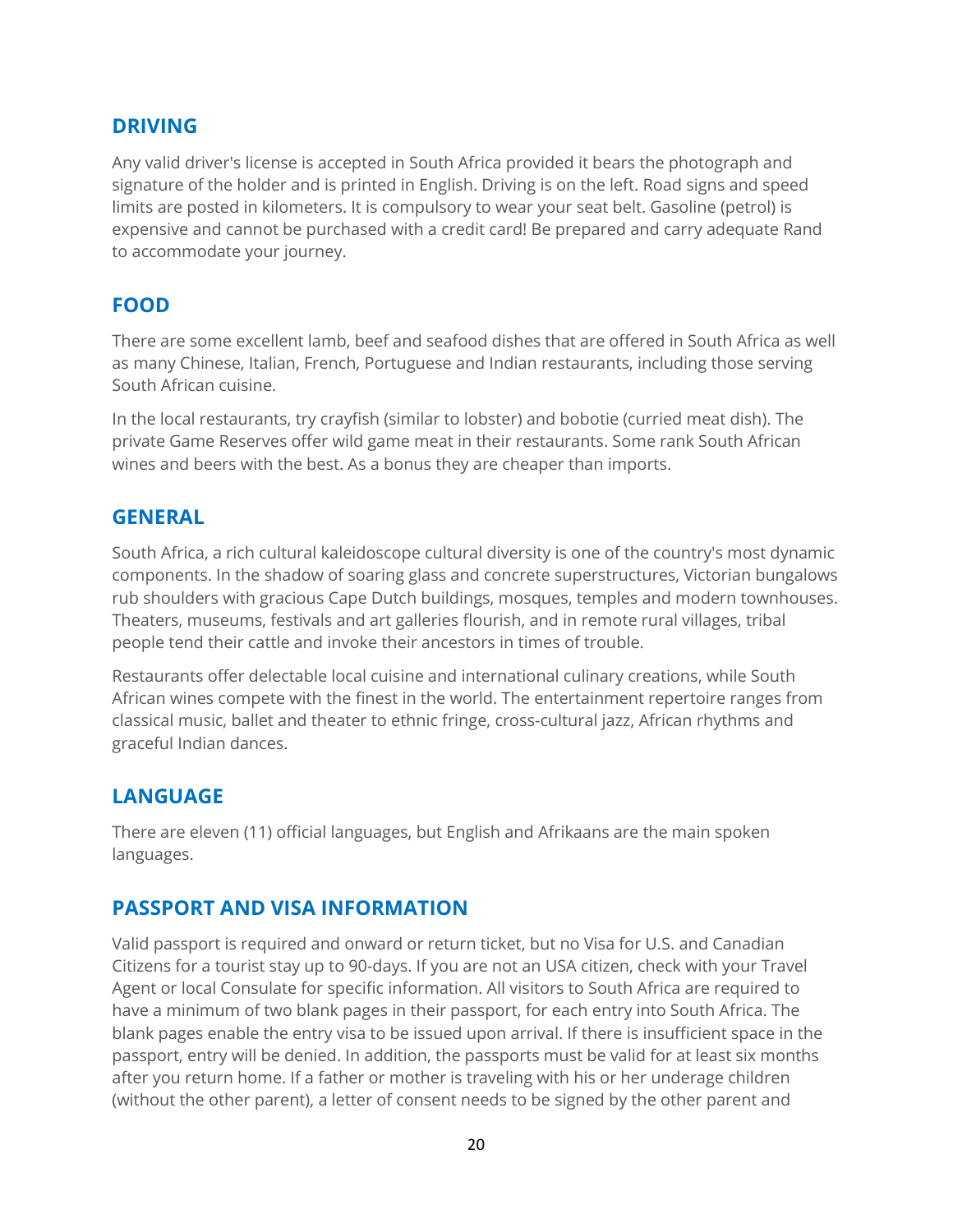certified by the police. If the traveler does not obtain the letter, they travel at their own risk. For grandparents traveling with grandchildren, you need also to carry a letter giving the parents' consent.

### **PHOTOGRAPHY**

For photographing birds and game, a telephoto lens is essential. Minimum size recommended is 200mm. With larger lenses you get better results, but with, say 500mm lens, you may have problems not only of holding but also from the shimmering heat haze. As a general rule, lenses of up to 300mm can be satisfactorily hand held, but larger lenses need some form of support. Remember that tripods are generally impractical, because game photography must be done from inside the vehicle.

For Digital Photography, be sure to bring plenty of memory cards and a battery charger. You will be able to charge in Cape Town and in most camps. Most chargers are 110-220 volts.

Remember that the one constant is the sudden speed at which the action will break. Be prepared for the unexpected and keep your camera handy.

Photographing government buildings, military stations, soldier and certain tribes is often considered offensive and is even illegal in some cases. In all such instances, use your discretion; if in doubt, ask your guide or ranger.

**Photo Equipment Suggestions:** We recommend that you bring good camera and/or video equipment which you have tested beforehand and are comfortable using. The African bush is no place to learn what all of those buttons really mean. If you are taking still photographs, it is essential to take at least two cameras with you to Africa; a third for a back-up wouldn't hurt. If your only camera fails, you will regret not having a "Plan B." For videos, bring plenty of precharged batteries and an adaptor for recharging. Remember that replacement parts and repairs are basically non-existent in Africa, so it's better to have than have not.

**Type of Camera:** Of course, everyone has their own preference, Nikon, Canon, etc. If you use a point and shoot, it is preferable to have at least a 10x-12x zoom. Some of the point and shoot cameras take great photos.

**What do I take to Africa?** I am often asked what equipment I use in Africa. I carry the Canon EOS 7D. I also us another body, the Canon Digital Rebel as a back-up. My lenses are the 15x85mm wide angle and 100x400mm zoom lens that I use on my 7D.

**Carry-on for small safari aircraft:** In most cases, space is very limited on small aircraft, but I usually hold my camera equipment on my lap. There have been many times that I have put my case in the back with the luggage. I do have a very padded camera case.

**Voltage:** Throughout Africa, usual voltage is 220-240 AC. A power converter will be necessary for appliances that run only on 110-120 AC or you will burn up your appliances. A few hotels may have 110-volt outlets but most game parks will only have the 220-240-volt outlets. The game parks will provide a plug adaptor but usually not a power converter.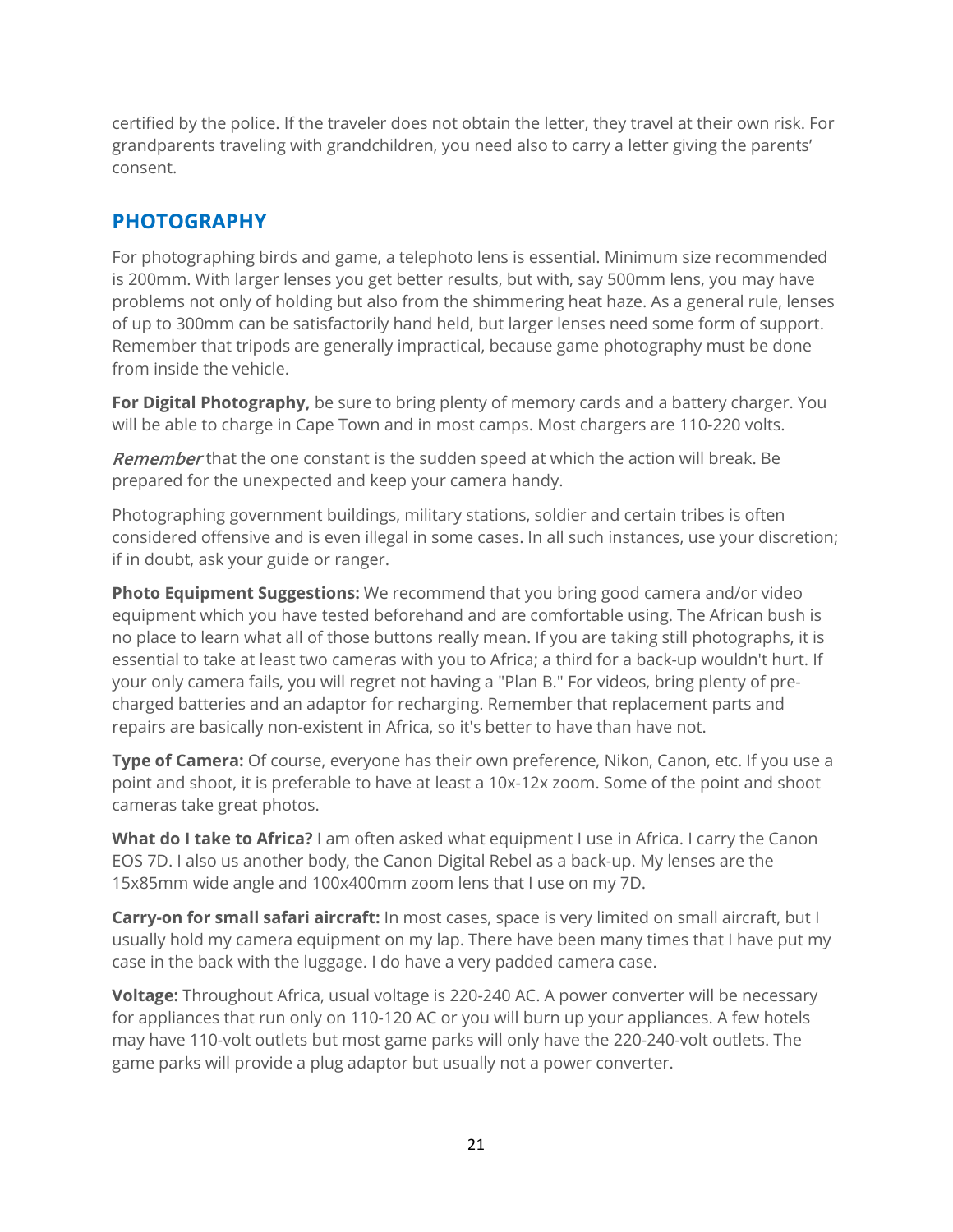The United States and most of the Western hemisphere use electrical systems operating at 110- 120 volts. Almost every other country uses 220-240 volts as a standard. South Africa uses 220- 240 AC.

**An adaptor** is simply a connector that changes the plug shape to match the outlet. It does not change the voltage or electrical output in any way. If you know that the plug shape is the only difference between your equipment and the electrical system that you are planning to use, and that your appliance is DUAL VOLTAGE, then an adaptor is all you need.

**A converter** changes the voltage from 220 to 110 voltage. If your equipment requires a specific voltage, then you need a converter. Converters use an electric switch to approximate 110v by rapidly cutting on and off the current received from a 220v source. This is okay for some electrical items like hairdryers but not good for anything electronic (something with a computer chip in it). Also, converters should not be used for anything that is going to be plugged in longer than a few minutes.

**Confusing an adaptor and a converter:** The **converter** changes the voltage from 220 to 100 volts to allow you to use 110-volt appliances. Do not confuse this with an **adaptor** which just changes the plug configuration, **NOT THE VOLTAGE!!**

Often the rooms have adaptors, but you may need more than one. It never hurts to have a spare. With camera batteries charging, computers running, curling irons and all of the electrical appliances you may have - on adaptor may not be enough.

### **SUGGESTED PHOTO EQUIPMENT**

#### **Digital Camera - body and lenses**

- Wide angle lens, 16-85mm range
- Zoom lens, 100-300mm range

#### **Digital Camera - point and shoot**

- Zoom, at least 10x-12x digital zoom
- Image stabilization is a plus if it comes with the camera
- A small beanbag (sometimes furnished in your safari vehicle) will stabilize your camera on the side of the vehicle
- Ample spare batteries for camera's flash

Pack your equipment in a good soft-sided case and carry it on the plane with you. Africa can be dusty and you should protect your equipment well. Plastic bags or cloth pillowcases are an ideal means of covering and storing your photographic equipment during your safari.

### **Africa Can Be Dusty**

We suggest bringing the appropriate size zip lock bags to protect your equipment from the dust. If you have an SLR camera with multiple lenses and you have an extra camera body, it is a good idea to bring it with you. When you have to change lenses in a dusty atmosphere, you risk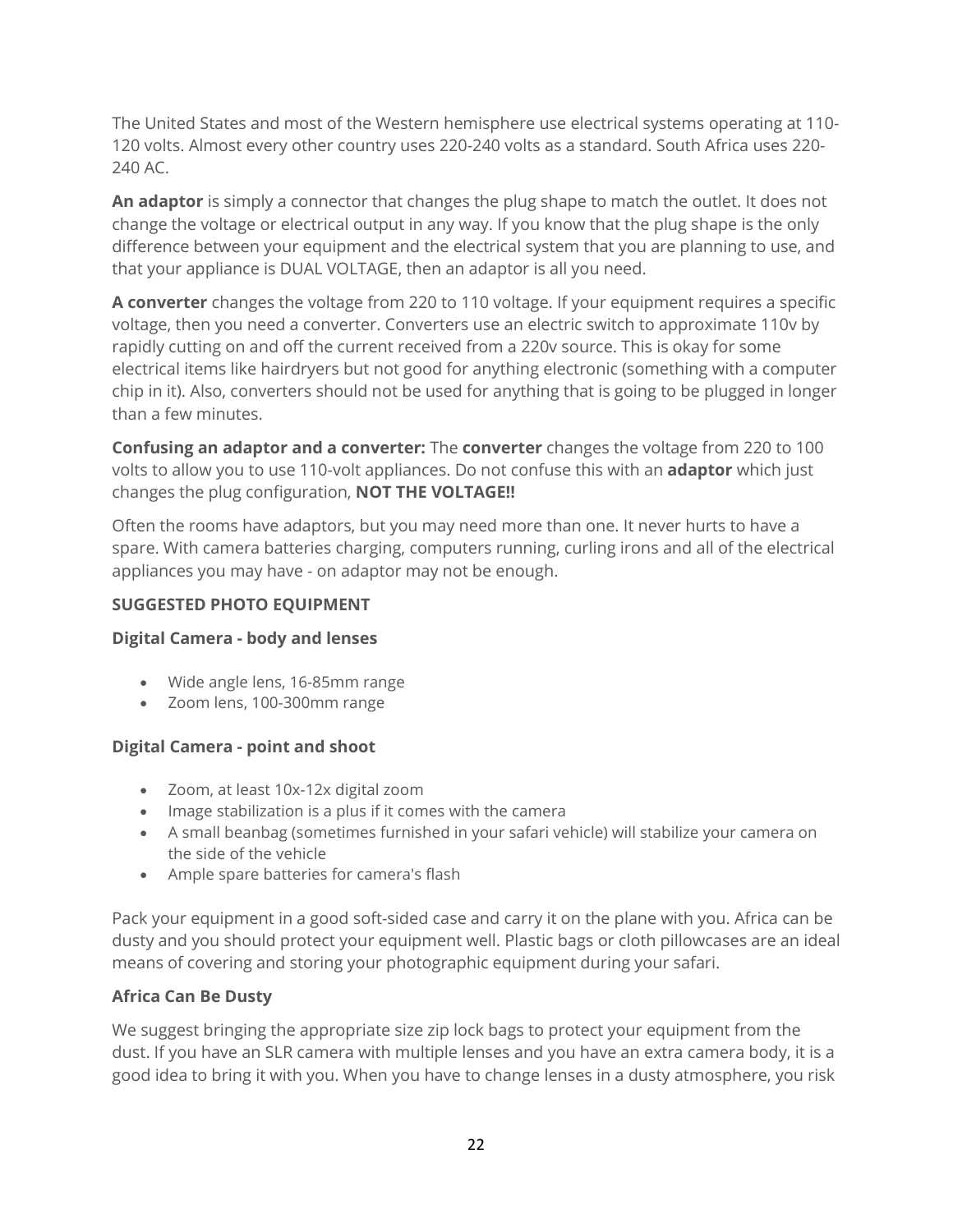dust and debris contaminating the sensor of the camera. This also helps as the action is unfolding, because you have multiple lenses to choose from instantly.

### **SOUTH AFRICAN PROVINCES**

There are no longer any independent or autonomous HOMELANDS within South Africa. They have all been re-absorbed following the elections in 1994. There are now nine (9) provinces in South Africa, they are: Western Cape, Eastern Cape, Northern Cape, Northern Province, Northwest Province, Gauteng, Mpumalanga, Free State, and KwaZulu-Nata.

### **SAFETY**

Street crime is in all major cities. Do not leave valuables in your hotel room (use the hotel safe). Avoid political demonstrations, funerals and gatherings. Do not drive into black townships anywhere until you have sought advice about the local situation.

### **SHOPPING**

Value Added Tax (VAT) of 14% is levied on everything you buy, including hotel accommodations, food and car rentals. Be sure to find out if it is included in prepaid services. Link to more VAT information. If you buy gifts for export, VAT is charged, but is refundable on production of receipts when departing South Africa. Precious and semiprecious stones are very reasonable, as are African beadwork, woodcarvings, gold and diamond products, snakeskin items, leather goods, shields, masks, copperware and local art. If time permits, buy Safari clothes, they are cheaper and easier to find than in North America. Visit the [VAT Refund Administrator](http://www.taxrefunds.co.za/images/downloads/Refund-Procedure-English.pdf)  [website](http://www.taxrefunds.co.za/images/downloads/Refund-Procedure-English.pdf) for complete VAT Refund Procedures.

### **SUGGESTED READING**

The Covenant. James A. Michener. Random (1980). An all-encompassing account of South Africa's history told from the perspective of three families: African, Afrikaans, and English

Cry of the Kalahari. Mark and Delia Owens. Houghton Mifflin (1984). Captivating account of the authors'; seven-year research project in the central Kalahari Desert.

Land Mammals of Southern Africa. Reay H. N. Smithers. Macmillan (1986).

Newman's Birds of Southern Africa. Kenneth B. Newman. Macmillan (1983). Update Southern Books, 1992.

The Safari Companion: A Guide to Watching African Mammals. Richard D. Estes. Chelsea Green Publishing Company (1993).

Squandering Eden: Africa on the Edge. Mort Rosenblum and Doug Williamson. Bodley Head (1986). A compelling account of conservation issues Throughout the African continent.

#### **GUIDEBOOKS**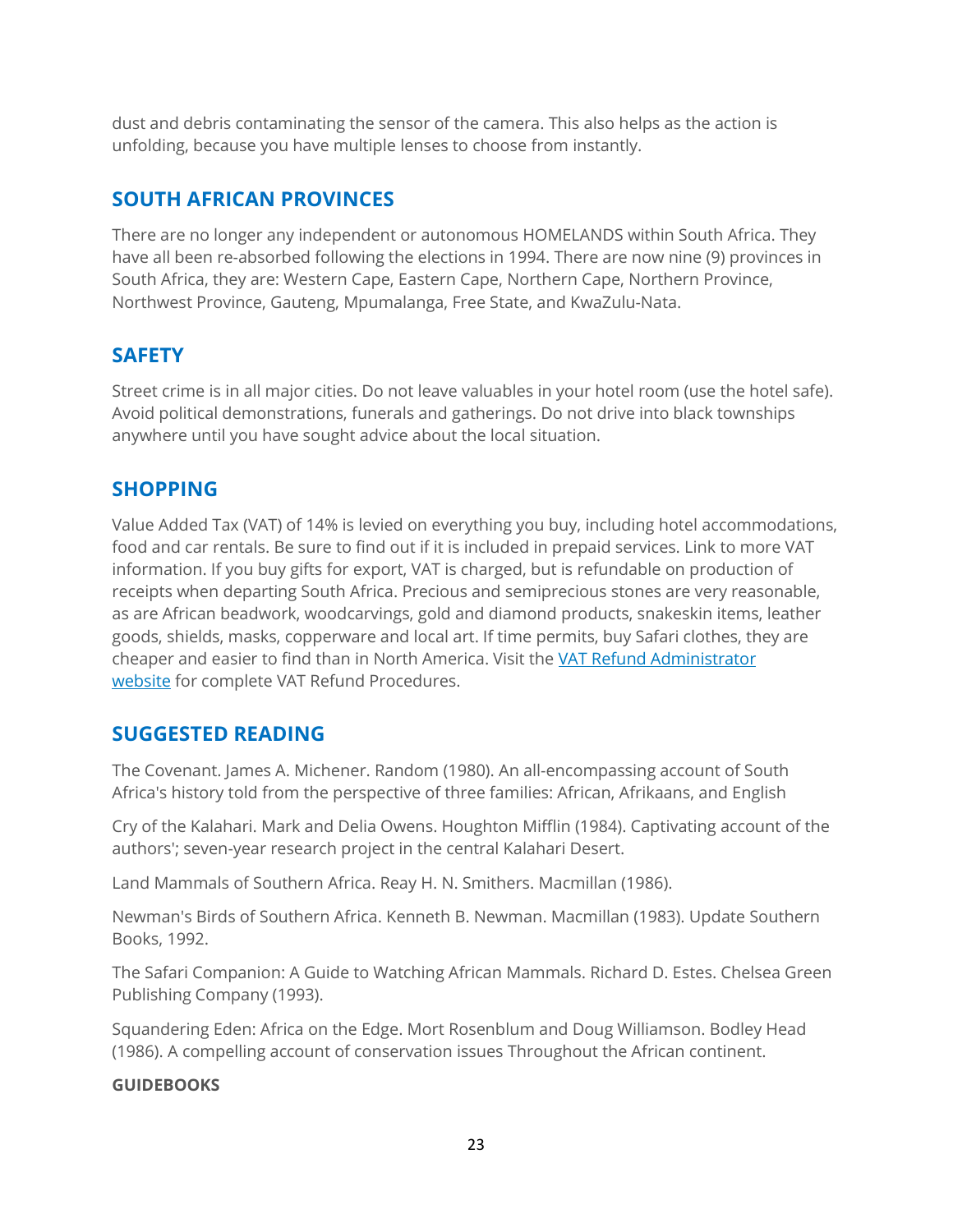South Africa, Lesotho and Swaziland: A Travel Survival Kit - Richard Everist (Lonely Planet).

Guide to South Africa - Philip Briggs (Hunter Publishing).

Travel Guide to South Africa - Les De Villiers (Business Books International, New Canaan, CT). (Does not include coverage of the South African "homelands").

#### **GUIDEBOOKS TO LOOK FOR IN SOUTH AFRICA**

Illustrated Guide to South Africa - (Automobile Association).

Illustrated Guide to South African Coast - (Automobile Association).

Reader's Digest Illustrated | Guide to the Game Parks and Nature Reserves of Southern Africa

### **TELEPHONE COMMUNICATIONS**

Please be advised that some hotels impose a surcharge that can more than double the cost of international calls. Be sure to check the hotel policy before placing an international call from a hotel.

### **TIME ZONES**

- EST plus seven hours [Plus six hours during daylight savings]
- CST plus six hours [Plus five hours during daylight savings]
- MST plus five hours [Plus four hours during daylight savings]
- PST plus four hours [Plus three hours during daylight savings]

### **TRAVEL DOCUMENTS**

- Passport with appropriate Visas and Health Certificates as recommended by your physician for your specific destination(s)
- Airline tickets (always reconfirm reservations 72 hours in advance)
- Traveler's checks
- Customs registration (cameras, videos, binoculars and expensive watches)

### **VOLTAGE**

Throughout Africa usual voltage is 220-240 AC. An adapter will be necessary for appliances that run on 110-120 AC. You will need to have an adapter with you or you will not be able to use your electrical appliances.

[Walkabout Travel Gear](http://www.walkabouttravelgear.com/nongr.htm) - The plug converter can be ordered here for \$4.00 others may find web sites with them cheaper. You also need to be sure that your hairdryer or curling iron is DUAL voltage and automatically changes when plugged in. Many hairdryers and curling irons are dual voltage now almost all travel items are dual voltage. In the top properties in South Africa that we recommend, you will be able to use hairdryers and appliances. In some of the smaller tented camps, this may not be the case.